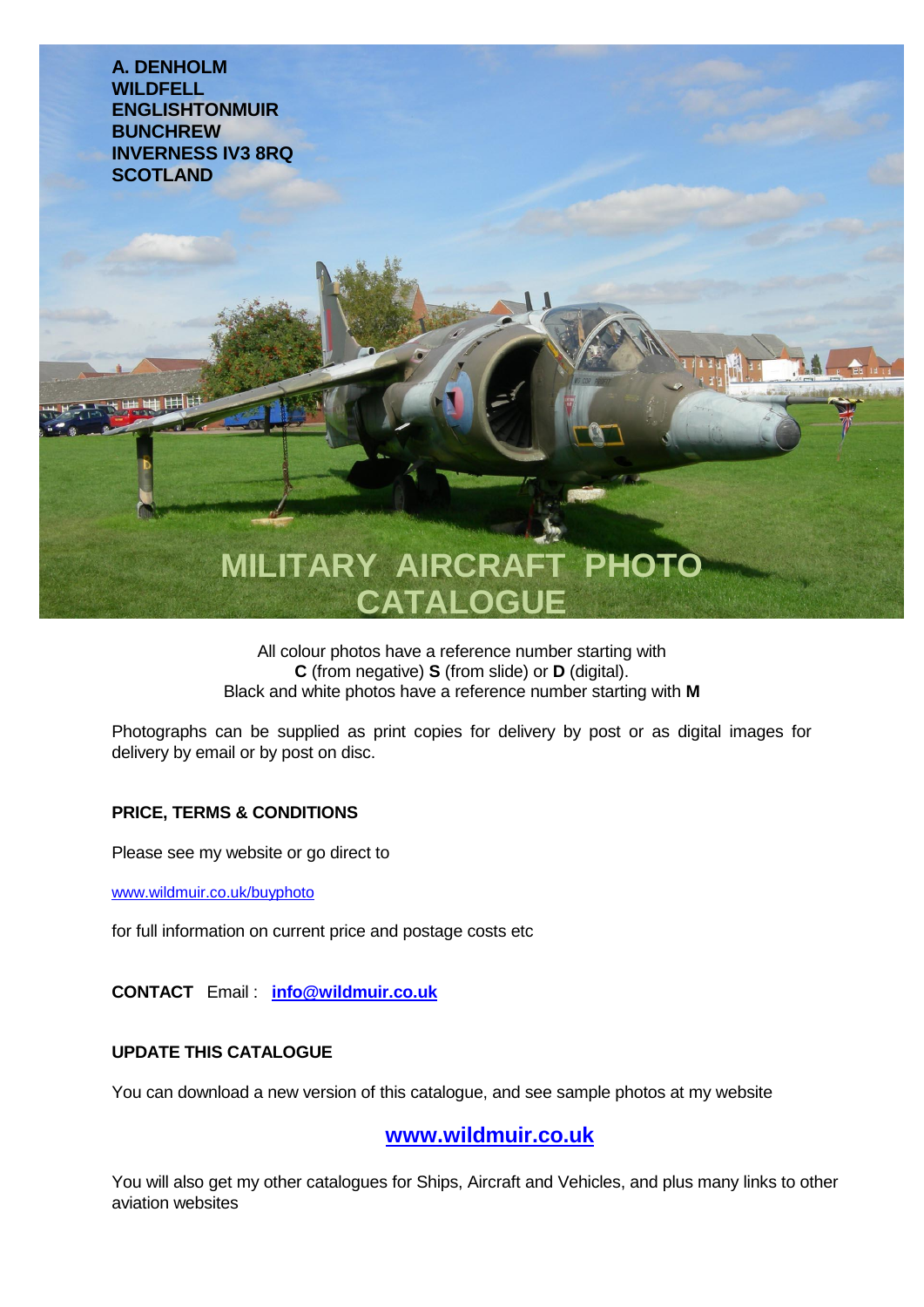|               | Photo                                         |                  | Operating   | Aircraft    | Code   |                         |                     |               | Lettering                      |                | YEAR  |
|---------------|-----------------------------------------------|------------------|-------------|-------------|--------|-------------------------|---------------------|---------------|--------------------------------|----------------|-------|
|               | Ref. No.                                      | <b>COUNTRY</b>   | force       | Reg. No.    | Letter | <b>MAKE</b>             | <b>MODEL</b>        | <b>SERIES</b> | on aircraft                    | <b>REMARKS</b> | PHOTO |
|               |                                               |                  |             |             |        |                         |                     |               |                                |                |       |
|               |                                               |                  |             |             |        |                         |                     |               |                                |                |       |
| M             | 350/18                                        | ARGENTINA        | AF          | $A-19$      |        | FMA                     | PUCARA              |               |                                |                | 1978  |
|               |                                               |                  |             |             |        |                         |                     |               |                                |                |       |
|               |                                               |                  |             |             |        |                         |                     |               |                                |                |       |
| c             | 4082/23                                       | <b>AUSTRALIA</b> | ARMY        | A18-311     |        | GAF                     | <b>NOMAD</b>        | 22            | ARMY                           |                | 1986  |
|               |                                               |                  |             |             |        |                         |                     |               |                                |                |       |
|               |                                               | AUSTRALIA        | <b>RAAF</b> | A10-605     |        | НS                      | 748                 | $\mathcal{P}$ |                                |                | 19    |
|               | M 1316/28<br>C 4075/1<br>M 1382/3             |                  |             |             |        |                         |                     |               |                                |                |       |
|               |                                               | AUSTRALIA        | RAAF        | A15-004     |        | <b>BOEING</b>           | CHINOOK             | <b>CH-47C</b> |                                |                | 1987  |
|               |                                               | AUSTRALIA        | RAAF        | A20-261     |        | <b>BOEING</b>           | 707                 | 368C          | ROYAL AUSTRALIAN AIR FORCE     |                | 1990  |
| M             | 1449/25                                       | AUSTRALIA        | RAAF        | A9-760      | 760    | LOCKHEED                | ORION               | P-3           |                                |                | 1981  |
| M             | 1363/25                                       | AUSTRALIA        | RAAF        | A94-980     |        | <b>NORTH AMERICAN</b>   | SABRE               | F-86          |                                |                | 19    |
|               | M 1363/29                                     | <b>AUSTRALIA</b> | <b>RAAF</b> | A97-159     | 59     | LOCKHEED                | <b>HERCULES</b>     | C-130E        | ROYAL AUSTRALIAN AIR FORCE     |                | 19    |
|               |                                               |                  |             |             |        |                         |                     |               |                                |                |       |
|               |                                               |                  |             |             |        |                         |                     |               |                                |                |       |
|               |                                               |                  |             |             |        |                         |                     |               |                                |                |       |
| $\frac{1}{2}$ | 4050/19                                       | <b>BAHRAIN</b>   | AF          | 643         |        | <b>NORTHROP</b>         | TIGER 2             | F-5F          | <b>BAHRAIN AMIRI AIR FORCE</b> |                | 1986  |
|               | 4050/10                                       | <b>BAHRAIN</b>   | AF          | 644         |        | <b>NORTHROP</b>         | TIGER 2             | F-5F          | <b>BAHRAIN AMIRI AIR FORCE</b> |                | 1986  |
|               | 4050/20                                       | <b>BAHRAIN</b>   | AF          | 683         |        | <b>NORTHROP</b>         | TIGER 2             | F-5F          | <b>BAHRAIN AMIRI AIR FORCE</b> |                | 1986  |
|               | 4050/14                                       | <b>BAHRAIN</b>   | AF          | 684         |        | <b>NORTHROP</b>         | TIGER 2             | F-5F          | BAHRAIN AMIRI AIR FORCE        |                | 1986  |
|               |                                               |                  |             |             |        |                         |                     |               |                                |                |       |
|               |                                               |                  |             |             |        |                         |                     |               |                                |                |       |
|               |                                               |                  |             |             |        |                         |                     |               |                                |                |       |
|               | M 1300/7<br>M 1447/91<br>C 4113/8<br>M 1097/5 | <b>BELGIUM</b>   | AF          | AT-12       |        | DASSAULT                | <b>ALPHA JET</b>    | D-BD          |                                |                | 1988  |
|               |                                               | BELGIUM          | AF          | CB-01       |        | <b>BOEING</b>           | 727                 | 029C          | FORCE AERIENNE BELGE           |                | 1981  |
|               |                                               | BELGIUM          | AF          | $CS-02$     |        | НS                      | 748                 | 2A            |                                |                | 1988  |
|               |                                               | <b>BELGIUM</b>   | AF          | FB-10       |        | <b>GENERAL DYNAMICS</b> | $F-16$              | B             |                                |                | 1981  |
|               |                                               |                  |             |             |        |                         |                     |               |                                |                |       |
|               | $rac{122}{5}$<br>M $rac{4127}{8}$             | BELGIUM          | AF          | FT-36       |        | LOCKHEED                | $T-33$              |               |                                | preserved      | 1987  |
|               |                                               | <b>BELGIUM</b>   | AF          | FX-94       |        | LOCKHEED                | <b>STARFIGHTER</b>  | $F-104G$      |                                |                | 1981  |
|               |                                               |                  |             |             |        |                         |                     |               |                                |                |       |
|               | M 846/16                                      | BELGIUM          | ARMY        | <b>B-05</b> |        | BN                      | <b>ISLANDER</b>     | 2A-26         |                                |                | 1981  |
|               |                                               |                  |             |             |        |                         |                     |               |                                |                |       |
|               |                                               |                  |             |             |        |                         |                     |               |                                |                |       |
|               |                                               |                  | AF          |             |        |                         | PC7                 |               |                                |                |       |
| c             | 457/2                                         | <b>BOLIVIA</b>   |             | FAB453      |        | PILATUS                 |                     |               |                                |                | 1983  |
|               |                                               |                  |             |             |        |                         |                     |               |                                |                |       |
|               |                                               |                  |             |             |        |                         |                     |               |                                |                |       |
|               | M 1223/25                                     | <b>BRAZIL</b>    | AF          | 1350        |        | BEECH                   | 18                  | $U-45$        | <b>FORCA AEREA BRASILEIRA</b>  |                | 1976  |
|               | M 1240/4                                      | <b>BRAZIL</b>    | AF          | 1363        |        | <b>BEECH</b>            | 18                  | $T-11$        | FORCA AEREA BRASILEIRA         |                | 1976  |
|               | M 1240/3<br>M 1222/28                         | <b>BRAZIL</b>    | AF          | 1444        |        | <b>BEECH</b>            | 18                  | $U-45$        | FORCA AEREA BRASILEIRA         |                | 1976  |
|               |                                               |                  |             |             |        |                         |                     |               |                                |                |       |
|               |                                               | BRAZIL           | AF          | 1524        |        | BEECH                   | 18                  | $T-11$        | FORCA AEREA BRASILEIRA         |                | 1976  |
|               | M 1215/28                                     | BRAZIL           | AF          | 2011        |        | <b>DOUGLAS</b>          | DC3                 | $C-47B$       | FORCA AEREA BRASILEIRA         |                | 1975  |
|               | M 1180/18                                     | BRAZIL           | AF          | 2014        |        | DOUGLAS                 | DC3                 | $C-47B$       | FORCA AEREA BRASILEIRA         |                | 1976  |
|               | M 1214/36                                     | <b>BRAZIL</b>    | AF          | 2025        |        | <b>DOUGLAS</b>          | DC3                 | $C-47A$       | FORCA AEREA BRASILEIRA         |                | 1975  |
|               | M 1220/28                                     | <b>BRAZIL</b>    | AF          | 2030        |        | DOUGLAS                 | DC3                 | $C-47A$       | FORCA AEREA BRASILEIRA         |                | 19    |
|               | M 1181/22                                     | <b>BRAZIL</b>    | AF          | 2038        |        | DOUGLAS                 | DC3                 | C-47A         | FORCA AEREA BRASILEIRA         |                | 1976  |
|               | M 1214/2A                                     |                  | AF          |             |        |                         |                     |               |                                |                |       |
|               |                                               | <b>BRAZIL</b>    |             | 2039        |        | <b>DOUGLAS</b>          | DC3                 | $C-47A$       | FORCA AEREA BRASILEIRA         |                | 1974  |
|               | M 1222/36<br>M 1222/36                        | BRAZIL           | AF          | 2041        |        | <b>DOUGLAS</b>          | DC3                 | C-47A         | FORCA AEREA BRASILEIRA         |                | 1976  |
|               |                                               | <b>BRAZIL</b>    | AF          | 2044        |        | <b>DOUGLAS</b>          | DC3                 | C-47A         | FORCA AEREA BRASILEIRA         |                | 1976  |
|               | M 1136/15                                     | <b>BRAZIL</b>    | AF          | 2058        |        | <b>CURTISS</b>          | $C-46$              |               | FORCA AEREA BRASILEIRA         |                | 19    |
|               | M 1239/8                                      | <b>BRAZIL</b>    | AF          | 2071        |        | <b>DOUGLAS</b>          | DC3                 |               | FORCA AEREA BRASILEIRA         |                | 19    |
|               | M 1217/0                                      | BRAZIL           | AF          | 2072        |        | <b>DOUGLAS</b>          | DC3                 | $C-47A$       | FORCA AEREA BRASILEIRA         |                | 1976  |
|               | M 1181/0                                      | BRAZIL           | AF          | 2076        |        | <b>DOUGLAS</b>          | DC <sub>3</sub>     | $C-47A$       | FORCA AEREA BRASILEIRA         |                | 1976  |
|               |                                               |                  |             |             |        |                         |                     |               |                                |                |       |
|               | M 1221/25                                     | <b>BRAZIL</b>    | AF          | 2079        |        | DOUGLAS                 | DC3                 | $C-47$        | FORCA AEREA BRASILEIRA         |                | 19    |
|               | M 1161/4A                                     | <b>BRAZIL</b>    | AF          | 2081        |        | DOUGLAS                 | DC3                 | $C-47B$       | FORCA AEREA BRASILEIRA         |                | 19    |
| Σ             | 1223/13                                       | <b>BRAZIL</b>    | AF          | 2082        |        | <b>DOUGLAS</b>          | DC3                 | $C-47$        | FORCA AEREA BRASILEIRA         |                | 1976  |
|               | M 1136/1A<br>M 1220/12                        | <b>BRAZIL</b>    | AF          | 2085        |        | <b>DOUGLAS</b>          | DC3                 | $C-47A$       | FORCA AEREA BRASILEIRA         |                | 19    |
|               |                                               | <b>BRAZIL</b>    | AF          | 2086        |        | <b>DOUGLAS</b>          | DC3                 | $C-47A$       | FORCA AEREA BRASILEIRA         |                | 1976  |
|               | M 1221/15                                     | <b>BRAZIL</b>    | AF          | 2090        |        | DOUGLAS                 | DC3                 | $C-47B$       | <b>FORCA AEREA BRASILEIRA</b>  |                | 19    |
|               |                                               |                  |             |             |        |                         |                     |               |                                |                |       |
|               | M 1181/14                                     | BRAZIL           | AF          | 2092        |        | <b>DOUGLAS</b>          | DC3                 | D             | FORCA AEREA BRASILEIRA         |                | 1976  |
|               | M 1136/7                                      | <b>BRAZIL</b>    | AF          | 2101        |        | <b>VICKERS</b>          | <b>VISCOUNT</b>     | 789           | FORCA AEREA BRASILEIRA         |                | 1975  |
|               | $M$ 1213/10                                   | <b>BRAZIL</b>    | AF          | 2123        |        | НS                      | 125                 | 3B-RA         | FORCA AEREA BRASILEIRA         |                | 19    |
|               | M 1214/28                                     | <b>BRAZIL</b>    | AF          | 2177        |        | <b>EMBRAER</b>          | BANDEIRANTE         | 110A          | FORCA AEREA BRASILEIRA         |                | 1976  |
|               | M 1214/33A                                    | <b>BRAZIL</b>    | AF          | 2178        |        | EMBRAER                 | BANDEIRANTE         | 110A          | FORCA AEREA BRASILEIRA         |                | 1976  |
|               | M 1214/8                                      | <b>BRAZIL</b>    | AF          | 2284        |        | EMBRAER                 | BANDEIRANTE         | 110K1         | FORCA AEREA BRASILEIRA         |                | 1981  |
|               | $M$ 1161/22                                   | <b>BRAZIL</b>    | AF          | 2301        |        |                         |                     | $C-119$       | FORCA AEREA BRASILEIRA         |                |       |
|               |                                               |                  |             |             |        | <b>FAIRCHILD</b>        | <b>FLYING BOXCA</b> |               |                                |                | 1975  |
|               | M 1148/6A                                     | BRAZIL           | AF          | 2304        |        | <b>EMBRAER</b>          | BANDEIRANTE         | 110P1K        | FORCA AEREA BRASILEIRA         |                | 1982  |
|               | M 1137/15                                     | <b>BRAZIL</b>    | AF          | 2305        |        | <b>FAIRCHILD</b>        | <b>FLYING BOXCA</b> | C-119G        | FORCA AEREA BRASILEIRA         |                | 1975  |
|               | M 1136/13A                                    | BRAZIL           | AF          | 2308        |        | <b>EMBRAER</b>          | BANDEIRANTE         | 110P1K        | FORCA AEREA BRASILEIRA         |                | 1982  |
|               | M 1215/7                                      | <b>BRAZIL</b>    | AF          | 2364        |        | DHC                     | <b>BUFFALO</b>      | $C-115$       | <b>FORCA AEREA BRASILEIRA</b>  |                | 1975  |
|               | M 1179/22                                     | <b>BRAZIL</b>    | AF          | 2368        |        | DHC                     | <b>BUFFALO</b>      | $C-115$       | FORCA AEREA BRASILEIRA         |                | 1975  |
|               | M 1136/4A                                     | <b>BRAZIL</b>    | AF          | 2370        |        | DHC                     | <b>BUFFALO</b>      | $C-115$       | FORCA AEREA BRASILEIRA         |                | 1982  |
|               | M 1136/8                                      | <b>BRAZIL</b>    | AF          | 2451        |        | LOCKHEED                | <b>HERCULES</b>     | C-130E        | FORCA AEREA BRASILEIRA         |                | 19    |
|               | M 1146/3A                                     | <b>BRAZIL</b>    | AF          | 2454        |        | LOCKHEED                | <b>HERCULES</b>     | C-130E        | <b>FORCA AEREA BRASILEIRA</b>  |                | 19    |
|               |                                               |                  |             |             |        |                         |                     |               |                                |                |       |
|               | M 1222/12                                     | <b>BRAZIL</b>    | AF          | 2455        |        | LOCKHEED                | <b>HERCULES</b>     | C-130E        | FORCA AEREA BRASILEIRA         |                | 1975  |
|               | M 1147/6A                                     | <b>BRAZIL</b>    | AF          | 2456        |        | LOCKHEED                | <b>HERCULES</b>     | C-130E        | FORCA AEREA BRASILEIRA         |                | 19    |
|               | M 1222/25                                     | <b>BRAZIL</b>    | AF          | 2459        |        | LOCKHEED                | <b>HERCULES</b>     | C-130E        | <b>FORCA AEREA BRASILEIRA</b>  |                | 1975  |
|               | M 1161/3                                      | <b>BRAZIL</b>    | AF          | 2460        |        | LOCKHEED                | <b>HERCULES</b>     | C-130E        | FORCA AEREA BRASILEIRA         |                | 19    |
|               | M 1161/29                                     | <b>BRAZIL</b>    | AF          | 2461        |        | LOCKHEED                | <b>HERCULES</b>     | C-130H        | FORCA AEREA BRASILEIRA         |                | 19    |
|               | M 1147/10A                                    | <b>BRAZIL</b>    | AF          | 2463        |        | LOCKHEED                | <b>HERCULES</b>     | C-130H        | FORCA AEREA BRASILEIRA         |                | 19    |
|               | M 1221/6                                      |                  | AF          |             |        |                         |                     |               |                                |                |       |
|               |                                               | <b>BRAZIL</b>    |             | 2464        |        | LOCKHEED                | <b>HERCULES</b>     | C-130H        | FORCA AEREA BRASILEIRA         |                | 19    |
|               | M 1213/25                                     | <b>BRAZIL</b>    | AF          | 2509        |        | НS                      | 748                 | 2A            | FORCA AEREA BRASILEIRA         |                | 19    |
|               | M 1300/31                                     | <b>BRAZIL</b>    | AF          | 2829        |        | <b>BEECH</b>            | 18                  | $U-45$        | FORCA AEREA BRASILEIRA         |                | 1976  |
|               | M 1180/0                                      | <b>BRAZIL</b>    | AF          | 2838        |        | <b>BEECH</b>            | 18                  | $U-45$        | FORCA AEREA BRASILEIRA         |                | 1976  |
|               | M 1223/12                                     | <b>BRAZIL</b>    | AF          | 2851        |        | <b>BEECH</b>            | 18                  | $U-45$        | FORCA AEREA BRASILEIRA         |                | 1976  |
|               | M 1240/8                                      | <b>BRAZIL</b>    | AF          | 2854        |        | <b>BEECH</b>            | 18                  | $U-45$        | FORCA AEREA BRASILEIRA         |                | 1976  |
|               | M 1178/28                                     | <b>BRAZIL</b>    | AF          | 2855        |        | <b>BEECH</b>            | 18                  | $U-45$        | FORCA AEREA BRASILEIRA         |                | 1976  |
|               | M 1222/16                                     | <b>BRAZIL</b>    | AF          | 2868        |        | <b>BEECH</b>            | 18                  | $U-45$        | FORCA AEREA BRASILEIRA         |                | 1976  |
|               | M 1179/1                                      |                  |             |             |        |                         |                     |               |                                |                |       |
|               |                                               | <b>BRAZIL</b>    | AF          | 2885        |        | <b>BEECH</b>            | 18                  | $U-45T$       | FORCA AEREA BRASILEIRA         |                | 1976  |
|               | M 1178/29                                     | <b>BRAZIL</b>    | AF          | 2887        |        | <b>BEECH</b>            | 18                  | $U-45T$       | FORCA AEREA BRASILEIRA         |                | 1976  |
|               | M 1221/17                                     | <b>BRAZIL</b>    | AF          | 2889        |        | BEECH                   | 18                  | $U-45T$       | FORCA AEREA BRASILEIRA         |                | 1975  |
|               | M 1222/23                                     | BRAZIL           | AF          | 2893        |        | <b>BEECH</b>            | 18                  | U-45T         | FORCA AEREA BRASILEIRA         |                | 1976  |
|               | M 1222/15                                     | <b>BRAZIL</b>    | AF          | 2909        |        | <b>BEECH</b>            | 18                  | U-45T         | FORCA AEREA BRASILEIRA         |                | 1976  |
|               |                                               |                  |             |             |        |                         |                     |               |                                |                |       |
|               |                                               |                  |             |             |        |                         |                     |               |                                |                |       |
|               |                                               |                  |             |             |        |                         |                     |               |                                |                |       |
|               | M 628/32                                      | CANADA           | AF          | 104851      |        | LOCKHEED                | STARFIGHTER         | CF-104        |                                |                | 19    |
|               | M 628/24                                      | CANADA           | AF          | 104887      |        | LOCKHEED                | STARFIGHTER         | CF-104        |                                |                | 19    |
|               | M 627/13                                      | CANADA           | AF          | 104888      |        | LOCKHEED                | STARFIGHTER         | CF-104        |                                |                | 19    |
| $\mathsf c$   | 400/22                                        | CANADA           | AF          | 104891      |        | LOCKHEED                | STARFIGHTER         | CF-104        |                                |                | 1985  |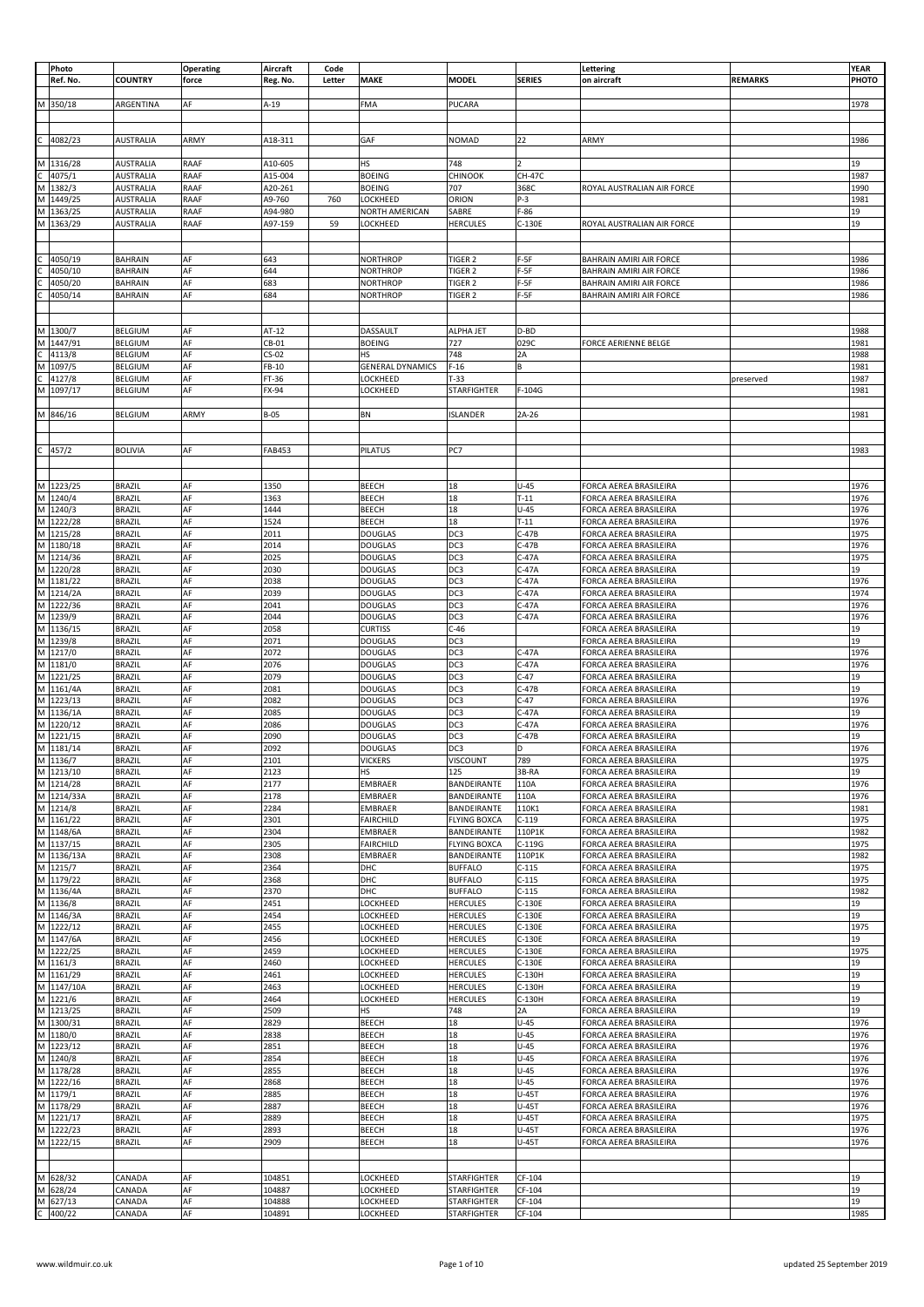|                         | Photo       |                    | <b>Operating</b> | Aircraft       | Code           |                         |                    |               | Lettering                    |                    | YEAR  |
|-------------------------|-------------|--------------------|------------------|----------------|----------------|-------------------------|--------------------|---------------|------------------------------|--------------------|-------|
|                         | Ref. No.    | <b>COUNTRY</b>     | force            | Reg. No.       | Letter         | MAKE                    | <b>MODEL</b>       | <b>SERIES</b> | on aircraft                  | <b>REMARKS</b>     | PHOTO |
|                         |             |                    |                  |                |                |                         |                    |               |                              |                    |       |
|                         |             |                    |                  |                |                |                         |                    |               |                              |                    |       |
|                         | M 628/35    | CANADA             | AF               | 104896         |                | LOCKHEED                | <b>STARFIGHTER</b> | CF-104        |                              |                    | 19    |
| M                       | 287/30A     | CANADA             | AF               | 10736          |                | CANADAIR                | ARGUS              |               | <b>CANADIAN ARMED FORCES</b> |                    | 19    |
| M                       | 990/9A      | CANADA             | AF               | 109152         |                | CANADAIR                | COSMOPOLITAN       | CC109         |                              |                    | 1980  |
| C                       | 4234/7      | CANADA             | AF               | 109156         |                | CANADAIR                | COSMOPOLITAN       | CC109         | CANADA                       |                    | 1992  |
| M                       | 1278/32A    | CANADA             | AF               | 109159         |                | CANADAIR                | COSMOPOLITAN       | CC109         |                              |                    | 1979  |
|                         | M 1140/18   | CANADA             | AF               | 11315          |                | <b>BOEING</b>           | CH-113             |               |                              |                    | 1984  |
|                         | M 698/15    |                    | AF               | 115462         |                | DHC                     |                    | $CC-115$      |                              |                    | 1980  |
|                         |             | CANADA             |                  |                |                |                         | <b>BUFFALO</b>     |               |                              |                    |       |
| M                       | 712/5       | CANADA             | AF               | 12406          |                | <b>SIKORSKY</b>         | CH-124             |               |                              |                    | 1982  |
| M                       | 628/16      | CANADA             | AF               | 12703          |                | LOCKHEED                | STARFIGHTER        | CF-104        |                              |                    | 19    |
| $\mathsf{C}$            | 4129/21     | CANADA             | AF               | 130308         | 308            | LOCKHEED                | <b>HERCULES</b>    | C-130E        |                              | CAMOFLAGE COLOURS  | 1989  |
| M                       | 794/41      | CANADA             | AF               | 130310         |                | LOCKHEED                | <b>HERCULES</b>    | C-130E        | CANADA                       |                    | 1982  |
| $\mathsf{C}$            | 496/17      | CANADA             | AF               | 130313         |                | LOCKHEED                | <b>HERCULES</b>    | C-130E        | CANADA                       |                    | 1980  |
| M                       | 737/12      | CANADA             | AF               | 130315         |                | LOCKHEED                | <b>HERCULES</b>    | C-130E        |                              |                    | 1982  |
|                         | M 1165/12   | CANADA             | AF               | 130315         |                | LOCKHEED                | <b>HERCULES</b>    | C-130E        |                              |                    | 1987  |
| $\mathsf{C}$            | 4338/21     | CANADA             | AF               | 130316         |                |                         | <b>HERCULES</b>    | C-130E        |                              |                    | 1994  |
|                         |             |                    |                  |                |                | LOCKHEED                |                    |               |                              | CAMOFLAGE COLOURS  |       |
| M                       | 189/29      | CANADA             | AF               | 130317         |                | LOCKHEED                | <b>HERCULES</b>    | C-130E        |                              |                    | 1980  |
| M                       | 2/34A       | CANADA             | AF               | 130320         |                | LOCKHEED                | <b>HERCULES</b>    | C-130E        |                              |                    | 1980  |
| C                       | 421/3       | CANADA             | AF               | 130321         |                | LOCKHEED                | <b>HERCULES</b>    | C-130E        |                              |                    | 1984  |
| M                       | 1381/34     | CANADA             | AF               | 130323         | 323            | LOCKHEED                | <b>HERCULES</b>    | C-130E        | CANADA                       |                    | 1990  |
| C                       | 463/20      | CANADA             | AF               | 130325         |                | LOCKHEED                | <b>HERCULES</b>    | C-130E        |                              |                    | 1983  |
|                         | M 15/27A    | CANADA             | AF               | 130327         |                | LOCKHEED                | <b>HERCULES</b>    | C-130E        |                              |                    | 1980  |
| C                       | 497/10A     | CANADA             | AF               | 130330         |                | LOCKHEED                | <b>HERCULES</b>    | C-130H        | CANADA                       |                    | 1980  |
| M                       | 772/34      | CANADA             | AF               | 130332         |                | LOCKHEED                | HERCULES           | C-130H        | CANADA                       |                    | 1982  |
|                         |             |                    |                  |                |                |                         |                    |               |                              |                    |       |
|                         | 4079/25     | CANADA             | AF               | 133345         |                | LOCKHEED                | $T-33$             |               |                              |                    | 1987  |
| M                       | 1507/10A    | CANADA             | AF               | 13704          |                | <b>BOEING</b>           | 707                | 347C          | CANADA                       |                    | 1990  |
| $\mathsf{C}$            | 481/3       | CANADA             | AF               | 140111         |                | LOCKHEED                | AURORA             |               |                              |                    | 1981  |
| M                       | 1404/22     | CANADA             | AF               | 140115         |                | LOCKHEED                | <b>AURORA</b>      |               | CANADA                       |                    | 1982  |
| M                       | 1449/82     | CANADA             | AF               | 140117         | 117            | LOCKHEED                | ORION              | $P-3$         | CANADA                       |                    | 1982  |
| M                       | 1145/23     | CANADA             | AF               | 144601         |                | CANADAIR                | CHALLENGER         | 600           |                              |                    | 1987  |
| C                       | 5116/4      | CANADA             | AF               | 144615         |                | CANADAIR                | CHALLENGER         | 601           | CANADA                       |                    | 1997  |
|                         |             |                    |                  |                |                |                         |                    |               |                              |                    |       |
|                         |             |                    |                  |                |                |                         |                    |               |                              |                    |       |
| c                       | 4231/17     | CANADA             | <b>NAVY</b>      | 51-16622       | 622            | PIASECKI                | HUP-3              |               |                              | preserved          | 1992  |
|                         |             |                    |                  |                |                |                         |                    |               |                              |                    |       |
| C                       | 4181/14A    | CANADA             | <b>RCAF</b>      | 18393          | 393            | <b>AVRO</b>             | CF-100             |               | <b>RCAF-393</b>              | preserved          | 1991  |
|                         | M 1361/12   | CANADA             | <b>RCAF</b>      | KN 291         |                | <b>DOUGLAS</b>          | DC3                | $C-47B$       | ROYAL CANADIAN AIR FORCE     |                    | 19    |
|                         |             |                    |                  |                |                |                         |                    |               |                              |                    |       |
|                         |             |                    |                  |                |                |                         |                    |               |                              |                    |       |
|                         | M 715/5     | CHILE              | AF               | 986            |                | <b>DOUGLAS</b>          | DC6                | A/B           |                              |                    | 1979  |
|                         |             |                    |                  |                |                |                         |                    |               |                              |                    |       |
|                         |             |                    |                  |                |                |                         |                    |               |                              |                    |       |
| C                       | 4455/8      | CHILE              | ARMY             | 265            | 265            | AEROSPATIALE            | <b>SUPER PUMA</b>  |               | <b>EJERCITO</b>              |                    | 1998  |
|                         |             |                    |                  |                |                |                         |                    |               |                              |                    |       |
|                         |             |                    |                  |                |                |                         |                    |               |                              |                    |       |
|                         | M 1005/4A   | <b>COLUMBIA</b>    | AF               | FAC-1004       |                | LOCKHEED                | <b>HERCULES</b>    | $C-130$       |                              |                    | 1985  |
|                         | M 1012/8    | COLUMBIA           | AF               | FAC-1102       |                | HS                      | 748                | 2A            | SATENA                       |                    | 1985  |
|                         | M 1193/54   | <b>COLUMBIA</b>    | AF               | FAC-1102       |                | HS                      | 748                | 2A            | SATENA                       | <b>NEW COLOURS</b> | 1987  |
| c                       |             | COLUMBIA           | AF               | FAC-1108       |                |                         | 748                | 2A            | SATENA                       |                    | 1981  |
|                         | 481/20      |                    |                  |                |                | HS                      |                    |               |                              |                    |       |
| M                       | 1195/19     | <b>COLUMBIA</b>    | AF               | FAC-1108       |                | HS                      | 748                | 2A            | SATENA                       | <b>NEW COLOURS</b> | 1987  |
|                         | M 1195/43   | <b>COLUMBIA</b>    | AF               | FAC-1114       |                | PILATUS                 | PORTER             | <b>TURBO</b>  | SATENA                       |                    | 1987  |
| M                       | 1023/71     | <b>COLUMBIA</b>    | AF               | FAC-1122       |                | <b>DOUGLAS</b>          | DC3                | $C-47A$       | SATENA                       |                    | 1982  |
| M                       | 1020/11     | <b>COLUMBIA</b>    | AF               | FAC-1124       |                | <b>DOUGLAS</b>          | DC3                | $C-47B$       | SATENA                       |                    | 1982  |
| M                       | 1015/69     | COLUMBIA           | AF               | FAC-1130       |                | <b>DOUGLAS</b>          | DC3                |               | SATENA                       |                    | 1982  |
|                         |             |                    | AF               | FAC-1132       |                | <b>DOUGLAS</b>          | DC3                |               |                              |                    | 1985  |
|                         | M 1002/5    | COLUMBIA           |                  |                |                |                         |                    |               | SATENA                       |                    |       |
| M                       | 1007/35     | COLUMBIA           | AF               | FAC-1140       |                | <b>FOKKER</b>           | $F-28$             | 3000          | SATENA                       |                    | 1985  |
| M                       | 1005/15     | <b>COLUMBIA</b>    | AF               | FAC-1150       |                | CASA                    | 212                | 200           | SATENA                       |                    | 1985  |
|                         | M 1194/57   | <b>COLUMBIA</b>    | AF               | FAC-1151       |                | CASA                    | 212                | 200           | SATENA                       |                    | 1987  |
|                         | M 1009/27   | <b>COLUMBIA</b>    | AF               | FAC-1152       |                | CASA                    | 212                | 200           | SATENA                       |                    | 1985  |
|                         | M 1006/30   | <b>COLUMBIA</b>    | AF               | FAC-1153       |                | CASA                    | 212                | 200           | SATENA                       |                    | 1985  |
|                         | M 713/8     | <b>COLUMBIA</b>    | AF               | FAC-650        |                | <b>DOUGLAS</b>          | DC3                | $C-47A$       |                              |                    | 1979  |
|                         | M 1011/32   | <b>COLUMBIA</b>    | AF               | FAC-686        |                | <b>DOUGLAS</b>          | DC3                |               |                              |                    | 1985  |
|                         | M 1021/60   |                    | AF               |                |                |                         |                    |               |                              |                    |       |
|                         |             | COLUMBIA           |                  | FAC-691        |                | <b>DOUGLAS</b>          | $C-54$             |               |                              |                    | 1982  |
|                         |             |                    |                  |                |                |                         |                    |               |                              |                    |       |
|                         | M 1005/13A  | <b>COLUMBIA</b>    | NATIONAL POLICE  | <b>PNC-201</b> |                | DHC                     | TWIN OTTER         |               |                              |                    | 1985  |
|                         |             |                    |                  |                |                |                         |                    |               |                              |                    |       |
|                         |             |                    |                  |                |                |                         |                    |               |                              |                    |       |
|                         | $C$ 4188/32 | <b>DENMARK</b>     | AF               | E-419          |                | <b>HAWKER</b>           | HUNTER             | F51           |                              | preserved          | 1991  |
|                         | M 994/13    | <b>DENMARK</b>     | AF               | ET-205         |                | <b>GENERAL DYNAMICS</b> | F-16               | В             |                              |                    | 1985  |
|                         | M 1407/1    | <b>DENMARK</b>     | AF               | F-330          |                | GRUMMAN                 | <b>GULFSTREAM</b>  | Ш             |                              |                    | 1982  |
|                         | M 249/0     | <b>DENMARK</b>     | AF               | K-683          |                | <b>DOUGLAS</b>          | DC3                | $C-47A$       |                              |                    | 19    |
|                         |             |                    |                  |                |                | LOCKHEED                |                    |               |                              |                    |       |
|                         | M 781/18    | <b>DENMARK</b>     | AF               | RT-655         |                |                         | <b>STARFIGHTER</b> | CF-104D       |                              |                    | 1982  |
| $\mathsf{C}$            | 481/13      | <b>DENMARK</b>     | AF               | U-279          |                | <b>SIKORSKY</b>         | $S-61$             | A             |                              | port side view     | 1981  |
| $\mathsf{C}$            | 481/14      | <b>DENMARK</b>     | AF               | U-279          |                | <b>SIKORSKY</b>         | $S-61$             | A             |                              | stbd side view     | 1981  |
|                         |             |                    |                  |                |                |                         |                    |               |                              |                    |       |
|                         |             |                    |                  |                |                |                         |                    |               |                              |                    |       |
|                         | M 895/14    | <b>EGYPT</b>       | AF               | 3602           |                | DASSAULT                | ALPHA JET          | MS1           |                              |                    | 1983  |
|                         |             |                    |                  |                |                |                         |                    |               |                              |                    |       |
|                         |             |                    |                  |                |                |                         |                    |               |                              |                    |       |
|                         | M 714/34A   | <b>EL SALVADOR</b> | AF               | 301            |                | <b>DOUGLAS</b>          | DC6                | B             |                              |                    | 1979  |
|                         |             |                    |                  |                |                |                         |                    |               |                              |                    |       |
|                         |             |                    |                  |                |                |                         |                    |               |                              |                    |       |
|                         |             |                    |                  |                |                |                         |                    |               |                              |                    |       |
|                         | $C$ 4345    | <b>FRANCE</b>      | AF               |                |                | MORANE SAULNIER         | 406                | C1            |                              | preserved          | 1995  |
| $\overline{c}$          | 4422/27     | <b>FRANCE</b>      | AF               | 01             | 01             | DASSAULT                | MYSTERE            | <b>IVA</b>    |                              | preserved          | 1996  |
| $\mathsf{C}$            | 4273/29     | <b>FRANCE</b>      | AF               | 055            | GC             | <b>LOCKHEED</b>         | $T-33$             | T-33A         |                              | stbd side view     | 1994  |
| $\overline{\mathsf{c}}$ | 4273/28     | <b>FRANCE</b>      | AF               | 055            | GC             | LOCKHEED                | $T-33$             | T-33A         |                              | port side view     | 1994  |
|                         |             |                    |                  |                |                |                         |                    |               |                              |                    |       |
|                         | M 69/10     | FRANCE             | AF               | 105            | HL             | <b>NORD</b>             | 262                | $D-51$        |                              |                    | 1978  |
|                         | M 1330/70   | <b>FRANCE</b>      | AF               | 128            | F-MC           | <b>NORD</b>             | <b>NORATLAS</b>    | 2501          |                              |                    | 1987  |
|                         | M 1098/0    | <b>FRANCE</b>      | AF               | 1394           |                | AEROSPATIALE            | PUMA               |               |                              |                    | 1981  |
| $\mathsf{C}$            | 4188/31     | <b>FRANCE</b>      | AF               | 146            | 8-MC           | DASSAULT                | MYSTERE            | IVA           |                              | preserved          | 1991  |
|                         | M 355/4     | <b>FRANCE</b>      | AF               | 14654          |                | <b>DOUGLAS</b>          | DC3                | $C-47B$       |                              | <b>DERELICT</b>    | 1969  |
| $\overline{c}$          | 4345/21     | <b>FRANCE</b>      | AF               | 154            | 4-LT           | DASSAULT                | OURAGAN            |               |                              | preserved          | 1995  |
|                         | M 619/35    | <b>FRANCE</b>      | AF               | 156            | JE             | <b>NORD</b>             | NORATLAS           | 2501          |                              |                    | 1977  |
|                         | M 1099/11A  | <b>FRANCE</b>      | AF               | 1582           |                | AEROSPATIALE            | PUMA               |               |                              |                    | 1980  |
|                         |             |                    |                  |                |                |                         |                    |               |                              |                    |       |
| M                       | 1190/4A     | <b>FRANCE</b>      | AF               | 206            | <b>BA492L</b>  | <b>NORD</b>             | <b>NORATLAS</b>    | 2501          |                              |                    | 1973  |
| $\mathsf{C}$            | 4273/25     | <b>FRANCE</b>      | AF               | 226            | D <sub>1</sub> | DASSAULT                | MIRAGE             | <b>IIIB</b>   |                              | stbd side view     | 1994  |
|                         | C 4273/24   | FRANCE             | AF               | 226            | D1             | DASSAULT                | MIRAGE             | <b>IIIB</b>   |                              | port side view     | 1994  |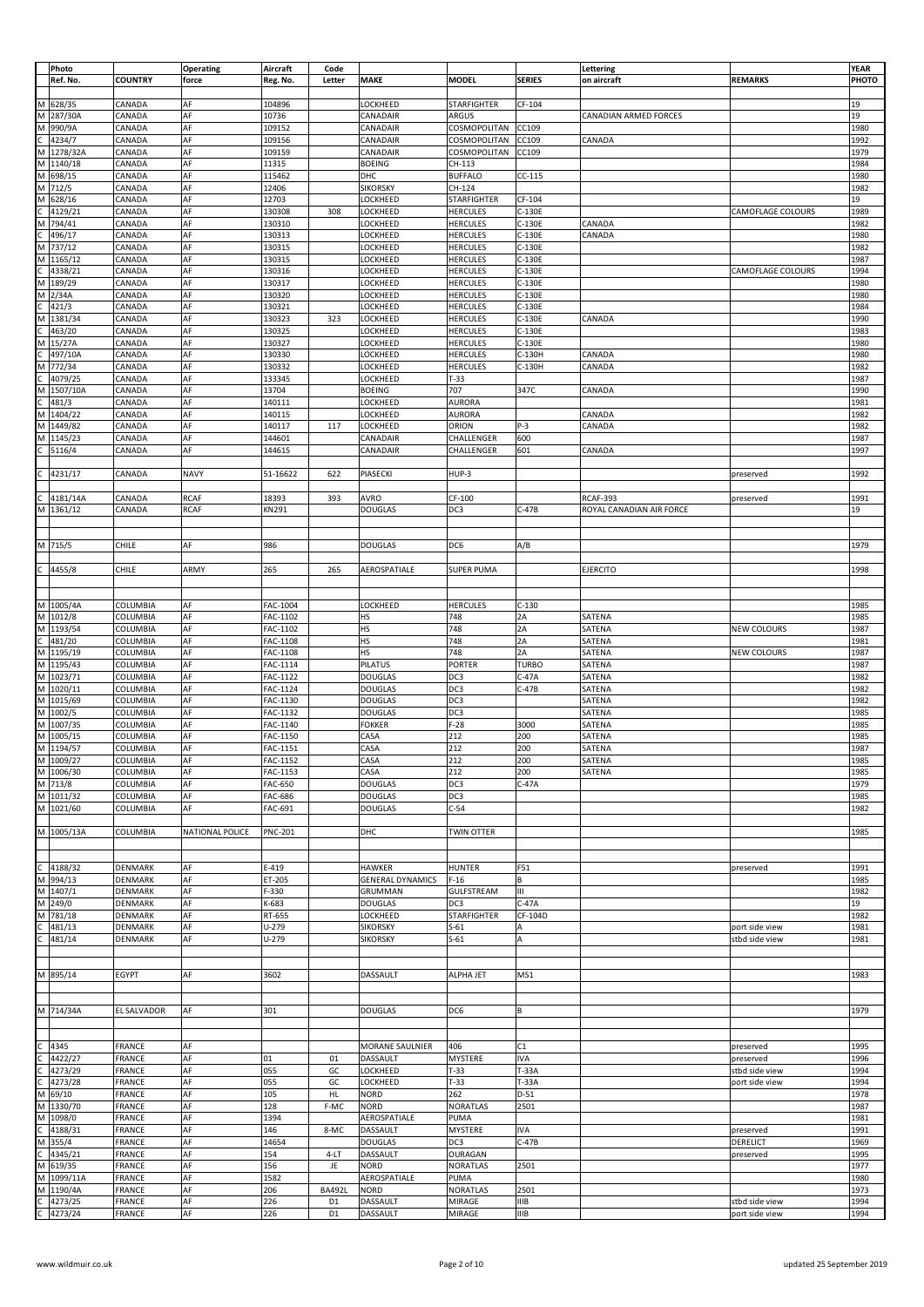|                      | Photo                                                             |                   | <b>Operating</b> | Aircraft  | Code         |                         |                    |               | Lettering         |                    | <b>YEAR</b> |
|----------------------|-------------------------------------------------------------------|-------------------|------------------|-----------|--------------|-------------------------|--------------------|---------------|-------------------|--------------------|-------------|
|                      | Ref. No.                                                          | <b>COUNTRY</b>    | force            | Reg. No.  | Letter       | <b>MAKE</b>             | <b>MODEL</b>       | <b>SERIES</b> | on aircraft       | <b>REMARKS</b>     | PHOTO       |
|                      |                                                                   |                   |                  |           |              |                         |                    |               |                   |                    |             |
|                      |                                                                   |                   |                  |           |              |                         |                    |               |                   |                    |             |
|                      | M 1099/38A                                                        | FRANCE            | AF               | 298       | OY           | DHC                     | <b>TWIN OTTER</b>  | 300           |                   |                    | 1980        |
|                      | 4273/32                                                           | FRANCE            | AF               | 334       | 33-CC        | DASSAULT                | <b>MIRAGE</b>      | <b>IIIR</b>   |                   | port side view     | 1994        |
|                      | 4273/33                                                           | FRANCE            | AF               | 334       | 33-CC        | DASSAULT                | <b>MIRAGE</b>      | <b>IIIR</b>   |                   | stbd side view     | 1994        |
| $\cup$ $\cup$ $\leq$ | 221/25                                                            | FRANCE            | AF               | 353       | 315-P        | POTEZ                   | MAGISTER           |               |                   |                    | 1980        |
|                      | 4422/33                                                           | FRANCE            | AF               |           | 7-CE         | SNCASE                  | <b>MISTRAL</b>     |               |                   | preserved          | 1996        |
| $\frac{1}{2}$        | 4273/23                                                           | FRANCE            | AF               | 42        | EF           | DASSAULT                | <b>MIRAGE</b>      | Ш             |                   | port side view     | 1994        |
|                      | 4273/27                                                           | FRANCE            | AF               | 42        | EF           | DASSAULT                | <b>MIRAGE</b>      | Ш             |                   | stbd side view     | 1994        |
|                      |                                                                   | FRANCE            | AF               | 460       | $13-QR$      |                         |                    | Ш             |                   |                    |             |
|                      | 4273/30                                                           |                   |                  |           |              | DASSAULT                | MIRAGE             |               |                   | port side view     | 1994        |
|                      | 4273/31                                                           | FRANCE            | AF               | 460       | 13-QR        | DASSAULT                | MIRAGE             | Ш             |                   | stbd side view     | 1994        |
|                      | 4188/27                                                           | FRANCE            | AF               | 54-2157   | 11-ML        | <b>NORTH AMERICAN</b>   | <b>SUPER SABRE</b> | F-100D        |                   | preserved          | 1991        |
| $\mathsf{C}$         | 4189/30A                                                          | FRANCE            | AF               | 57        | 8-MT         | DASSAULT                | MYSTERE            | <b>IVA</b>    |                   | preserved          | 1991        |
| c<br>C               | 4014/22                                                           | FRANCE            | AF               | 59        |              | DASSAULT                | <b>MYSTERE</b>     | <b>IVA</b>    |                   | preserved          | 1986        |
|                      | 4345/12                                                           | FRANCE            | AF               | 6         |              | <b>DEWOTINE</b>         | D520               |               |                   | preserved          | 1995        |
|                      | 4273/4                                                            | FRANCE            | AF               | 763       |              | <b>ENGLISH ELECTRIC</b> | CANBERRA           |               |                   | preserved          | 1994        |
| $\frac{1}{2}$        | 4183/25                                                           | FRANCE            | AF               | 79        |              |                         | MYSTERE            | <b>IVA</b>    |                   |                    | 1991        |
|                      |                                                                   |                   |                  |           | 8-NB         | DASSAULT                |                    |               |                   | preserved          |             |
|                      | 1512/37                                                           | FRANCE            | AF               | 92449     | FA           | <b>DOUGLAS</b>          | DC3                | $C-47A$       |                   | preserved          | 1989        |
|                      | 4273/0                                                            | FRANCE            | AF               | NF14-747  |              | GLOSTER                 | METEOR             |               |                   | preserved          | 1994        |
|                      |                                                                   |                   |                  |           |              |                         |                    |               |                   |                    |             |
|                      | M 639/16A                                                         | FRANCE            | CIVIL            | 318       |              | DASSAULT                | MYSTERE            | <b>IVA</b>    | AIR FORCE COLOURS | preserved          | 1981        |
|                      |                                                                   |                   |                  |           |              |                         |                    |               |                   |                    |             |
|                      | M 1095/30A                                                        | FRANCE            | <b>NAVY</b>      | 11        |              | <b>BREGUET</b>          | ATLANTIQUE         |               | MARINE            |                    | 1982        |
| M                    |                                                                   |                   |                  | 12        |              |                         |                    |               |                   |                    |             |
|                      | 143/10                                                            | FRANCE            | <b>NAVY</b>      |           |              | <b>BREGUET</b>          | ALIZE              |               | MARINE            |                    | 1979        |
|                      | M 775/21                                                          | FRANCE            | <b>NAVY</b>      | 147562    |              | LOCKHEED                | <b>NEPTUNE</b>     | SP2H          | MARINE            |                    | 1973        |
| $\overline{M}$       | 1098/39A                                                          | FRANCE            | <b>NAVY</b>      | 147566    |              | LOCKHEED                | NEPTUNE            |               | MARINE            |                    | 1980        |
|                      | $\frac{C}{M}$ 4269/1<br>4269/11                                   | FRANCE            | <b>NAVY</b>      | 148335    | 335          | LOCKHEED                | <b>NEPTUNE</b>     | P2V-7         | MARINE            | preserved          | 1994        |
|                      |                                                                   | FRANCE            | <b>NAVY</b>      | 19        |              | DASSAULT                | ETENDARD           |               | MARINE            |                    | 1981        |
|                      | M 143/11                                                          | FRANCE            | <b>NAVY</b>      | 25        |              | <b>BREGUET</b>          | <b>ALIZE</b>       |               | MARINE            |                    | 1979        |
|                      | M 628/20A                                                         | FRANCE            | <b>NAVY</b>      | 32        |              | DASSAULT                | ETENDARD           | 4M            |                   |                    | 19          |
| M                    | 1407/5                                                            |                   | <b>NAVY</b>      | 36        |              | <b>BREGUET</b>          | ALIZE              |               | MARINE            |                    | 1983        |
|                      |                                                                   | FRANCE            |                  |           |              |                         |                    |               |                   |                    |             |
| Σ                    | 1406/25                                                           | FRANCE            | <b>NAVY</b>      | 46        |              | ΜS                      | PARIS              |               | MARINE            |                    | 1981        |
|                      | $rac{1480}{2}$<br>M 968/13<br>4269/31                             | FRANCE            | <b>NAVY</b>      | 56        |              | DASSAULT                | ENTENDARD          | <b>IVM</b>    |                   | preserved          | 1994        |
|                      |                                                                   | FRANCE            | <b>NAVY</b>      | 61        |              | <b>NORD</b>             | 262                | $A-29$        | MARINE            |                    | 1985        |
| Σ                    | 895/0                                                             | FRANCE            | <b>NAVY</b>      | 62        |              | DASSAULT                | ETENDARD           | <b>SUPER</b>  | MARINE            |                    | 1983        |
|                      | M 878/8                                                           | FRANCE            | <b>NAVY</b>      | 79        |              | <b>NORD</b>             | 262                | $A-29$        | MARINE            |                    | 1981        |
|                      | M 1448/15A                                                        | FRANCE            | <b>NAVY</b>      | 81        |              | EMBRAER                 | XINGU              | 121A          | MARINE            |                    | 1981        |
|                      |                                                                   |                   |                  |           |              |                         |                    |               |                   |                    |             |
| c                    | 4053/33                                                           | FRANCE            | <b>NAVY</b>      | 929       |              | PIPER                   | <b>NAVAJO</b>      | CHIEFTAIN     | MARINE            |                    | 1986        |
|                      |                                                                   |                   |                  |           |              |                         |                    |               |                   |                    |             |
|                      |                                                                   |                   |                  |           |              |                         |                    |               |                   |                    |             |
|                      | 4345/18                                                           | <b>GERMANY</b>    | AF               | 120223    | $\mathbf{1}$ | HEINKEL                 | He162A             | VOLKSJAEGER   |                   | preserved          | 1995        |
| $\frac{1}{2}$        | 785/24                                                            | <b>GERMANY</b>    | AF               | 15        |              | MESSERSCHMITT           | ME163              | $B-1A$        |                   | preserved          | 1982        |
|                      | M 785/36                                                          | <b>GERMANY</b>    | AF               |           |              |                         | ME110              | V             |                   |                    | 1982        |
|                      |                                                                   |                   |                  | VJ+0Q     |              | MESSERSCHMITT           |                    |               |                   | REAR FUSELAGE ONLY |             |
|                      |                                                                   |                   |                  |           |              |                         |                    |               |                   |                    |             |
|                      |                                                                   |                   |                  |           |              |                         |                    |               |                   |                    |             |
|                      | M 17/30                                                           | <b>GERMANY W.</b> | AF               | $10 + 02$ |              | <b>BOEING</b>           | 707                | 307C          | LUFTWAFFE         |                    | 1980        |
| M                    | 55/14A                                                            | <b>GERMANY W.</b> | AF               | $10 + 03$ |              | <b>BOEING</b>           | 707                | 307C          | LUFTWAFFE         |                    | 1980        |
|                      | 4269/27                                                           | <b>GERMANY W.</b> | AF               | $16 + 07$ |              | MBB                     | <b>HFB 320</b>     | <b>HANSA</b>  |                   | preserved          | 1994        |
| $\frac{1}{2}$        | 1329/22                                                           | <b>GERMANY W.</b> | AF               | $17 + 02$ |              | VFW                     | 614                |               |                   |                    | 1987        |
|                      |                                                                   |                   | AF               |           |              | LOCKHEED                |                    |               |                   |                    |             |
|                      |                                                                   | <b>GERMANY W.</b> |                  | $22 + 40$ |              |                         | <b>STARFIGHTER</b> | F-104G        |                   | preserved          | 1994        |
|                      |                                                                   | <b>GERMANY W.</b> | AF               | $23 + 95$ |              | LOCKHEED                | <b>STARFIGHTER</b> | $F-104G$      |                   |                    | 1982        |
|                      | C 4273/8<br>C 467/17<br>C 782/9<br>M 1404/14                      | <b>GERMANY W.</b> | AF               | $24 + 43$ |              | LOCKHEED                | <b>STARFIGHTER</b> | $F-104G$      |                   |                    | 1982        |
|                      |                                                                   | <b>GERMANY W.</b> | AF               | $26 + 72$ |              | LOCKHEED                | STARFIGHTER        | $F-104G$      |                   |                    | 1981        |
|                      | $\frac{1}{\text{C}}$ 4094/24<br>M 1401/2A                         | GERMANY W.        | AF               | $37 + 23$ |              | MD                      | PHANTOM            | $F-4F$        |                   |                    | 1988        |
|                      |                                                                   | <b>GERMANY W.</b> | AF               | $37 + 53$ |              | MD                      | PHANTOM            | $F-4F$        |                   |                    | 1981        |
|                      |                                                                   | <b>GERMANY W.</b> | AF               | 37+79     |              | MD                      | PHANTOM            | $F-4F$        |                   |                    | 1988        |
|                      | $\frac{1}{\text{C}}$ 4096/20                                      |                   |                  |           |              |                         |                    |               |                   |                    |             |
|                      |                                                                   | <b>GERMANY W.</b> | AF               | $41 + 12$ |              | DASSAULT                | ALPHAJET           |               |                   |                    | 1981        |
|                      |                                                                   | <b>GERMANY W.</b> | AF               | 41+68     |              | <b>DASSAULT</b>         | <b>ALPHAJET</b>    |               |                   |                    |             |
|                      | $\frac{1}{2}$<br>C 1397/18<br>M 1402/19A<br>M 1328/8<br>M 1333/27 | GERMANY W.        | AF               | $50 + 82$ |              | TRANSALL                | $C-160$            | D             |                   |                    | 1981        |
|                      |                                                                   | <b>GERMANY W.</b> | AF               | $50 + 96$ |              | TRANSALL                | $C-160$            | D             |                   |                    | 1987        |
|                      |                                                                   | <b>GERMANY W.</b> | AF               | $51 + 04$ |              | TRANSALL                | $C-160$            | A             |                   |                    | 1987        |
|                      |                                                                   | GERMANY W.        | AF               | $58 + 68$ |              | <b>DORNIER</b>          | 28                 | D             |                   |                    | 1987        |
|                      | M 1330/20<br>M 1332/15A                                           | <b>GERMANY W.</b> |                  |           |              |                         |                    |               |                   |                    |             |
|                      |                                                                   |                   | AF               | $71 + 56$ |              | <b>BELL</b>             | $UH-1$             | D             |                   |                    | 1987        |
|                      | M 1332/8                                                          | <b>GERMANY W.</b> | AF               | $71 + 65$ |              | <b>BELL</b>             | $UH-1$             | D             |                   |                    | 1987        |
|                      | M 1109/18<br>M 1109/17                                            | GERMANY W.        | AF               | $90 + 65$ |              | <b>PIAGGIO</b>          | P149               | D             |                   |                    | 1977        |
|                      |                                                                   | GERMANY W.        | AF               | $91 + 04$ |              | <b>PIAGGIO</b>          | P149               | D             |                   |                    | 1977        |
|                      | $\frac{M \frac{1100}{24}}{M \frac{1109}{22A}}$                    | <b>GERMANY W.</b> | AF               | $91 + 51$ |              | PIAGGIO                 | P149               | D             |                   |                    | 1977        |
|                      |                                                                   | GERMANY W.        | AF               | $91 + 62$ |              | PIAGGIO                 | P149               | ١D            |                   |                    | 1977        |
|                      | M 1109/29<br>M 1109/1A                                            | GERMANY W.        | AF               | $91 + 62$ |              | <b>PIAGGIO</b>          | P149               | D             |                   |                    | 1977        |
|                      |                                                                   | <b>GERMANY W.</b> | AF               | $91 + 65$ |              | PIAGGIO                 | P149               | D             |                   |                    | 1977        |
|                      | $M$ 133/3A                                                        |                   |                  |           |              |                         |                    |               |                   |                    |             |
|                      |                                                                   | <b>GERMANY W.</b> | AF               | $98 + 78$ |              | <b>DORNIER</b>          | 228                | 201           |                   |                    | 1987        |
|                      | M 621/9                                                           | GERMANY W.        | AF               | $99 + 13$ |              | <b>NORD</b>             | <b>NORATLAS</b>    |               |                   |                    | 1977        |
|                      | M 1328/29A                                                        | <b>GERMANY W.</b> | AF               | 99+34     |              | <b>ENGLISH ELECTRIC</b> | CANBERRA           | <b>B2</b>     |                   |                    | 1987        |
|                      | 4272/22                                                           | <b>GERMANY W.</b> | AF               | 99+39     |              | <b>AERITALIA</b>        | G91                |               |                   | port side view     | 1994        |
| $\frac{1}{2}$        | 4272/10                                                           | GERMANY W.        | AF               | 99+39     |              | AERITALIA               | G91                |               |                   | stbd side view     | 1994        |
|                      |                                                                   |                   |                  |           |              |                         |                    |               |                   |                    |             |
|                      | M 618/22                                                          | <b>GERMANY W.</b> | ARMY             | 56+86     | 224          | <b>DORNIER</b>          | 27                 |               |                   |                    | 1977        |
|                      |                                                                   |                   |                  |           |              |                         |                    |               |                   |                    |             |
|                      | M 1521/3                                                          | GERMANY W.        | ARMY             | $72 + 37$ |              | <b>BELL</b>             | $H-1$              | $UH-1D$       |                   |                    | 1992        |
|                      |                                                                   |                   |                  |           |              |                         |                    |               |                   |                    |             |
|                      | M 628/10                                                          | <b>GERMANY W.</b> | <b>NAVY</b>      | $22 + 80$ |              | LOCKHEED                | STARFIGHTER        | $F-104$       | MARINE            |                    | 19          |
|                      | M 1388/27A                                                        | <b>GERMANY W.</b> | <b>NAVY</b>      | $59 + 24$ |              | DORNIER                 | 28                 | D             | MARINE            |                    | 1983        |
|                      | M 605/33                                                          | <b>GERMANY W.</b> | <b>NAVY</b>      | $80 + 73$ |              | <b>SIKORSKY</b>         | SH34               |               |                   |                    | 1978        |
|                      |                                                                   |                   |                  |           |              |                         |                    |               |                   |                    |             |
|                      |                                                                   |                   |                  |           |              |                         |                    |               |                   |                    |             |
|                      |                                                                   |                   |                  |           |              |                         |                    |               |                   |                    |             |
|                      | M 1407/13A                                                        | GREECE            | AF               | 159929    |              | VOUGHT                  | <b>CORSAIR 2</b>   | $A-7$         |                   |                    | 1980        |
|                      | M 844/34A<br>M 844/32A                                            | GREECE            | AF               | 159943    |              | VOUGHT                  | <b>CORSAIR 2</b>   | A-7H          |                   |                    | 1980        |
|                      |                                                                   | GREECE            | AF               | 159945    |              | VOUGHT                  | <b>CORSAIR 2</b>   | $A-7H$        |                   |                    | 1980        |
|                      | 4188/22                                                           | GREECE            | AF               | 52-6541   | 541          | REPUBLIC                | $F-84$             |               |                   | preserved          | 1991        |
|                      | 4078/22A                                                          | GREECE            | AF               | 745       |              | LOCKHEED                | <b>HERCULES</b>    | C-130H        |                   |                    | 1987        |
|                      |                                                                   |                   |                  |           |              |                         |                    |               |                   |                    |             |
|                      | C 4188/<br>C 4078/<br>C 457/2<br>M 1506<br>457/20                 | GREECE            | AF               | 748       |              | LOCKHEED                | <b>HERCULES</b>    | C-130H        |                   |                    | 1983        |
|                      |                                                                   | GREECE            | AF               | 749       |              | LOCKHEED                | <b>HERCULES</b>    | C-130H        |                   |                    | 1990        |
|                      | M 621/23A                                                         | GREECE            | AF               | 92629     |              | <b>DOUGLAS</b>          | DC3                | $C-47A$       |                   |                    | 1977        |
|                      |                                                                   |                   |                  |           |              |                         |                    |               |                   |                    |             |
|                      |                                                                   |                   |                  |           |              |                         |                    |               |                   |                    |             |
|                      | M 1107/21                                                         | <b>GUATAMALA</b>  | AF               | 926       |              | <b>DOUGLAS</b>          | DC6                | BF            |                   |                    | 1978        |
|                      |                                                                   |                   |                  |           |              |                         |                    |               |                   |                    |             |
|                      |                                                                   |                   |                  |           |              |                         |                    |               |                   |                    |             |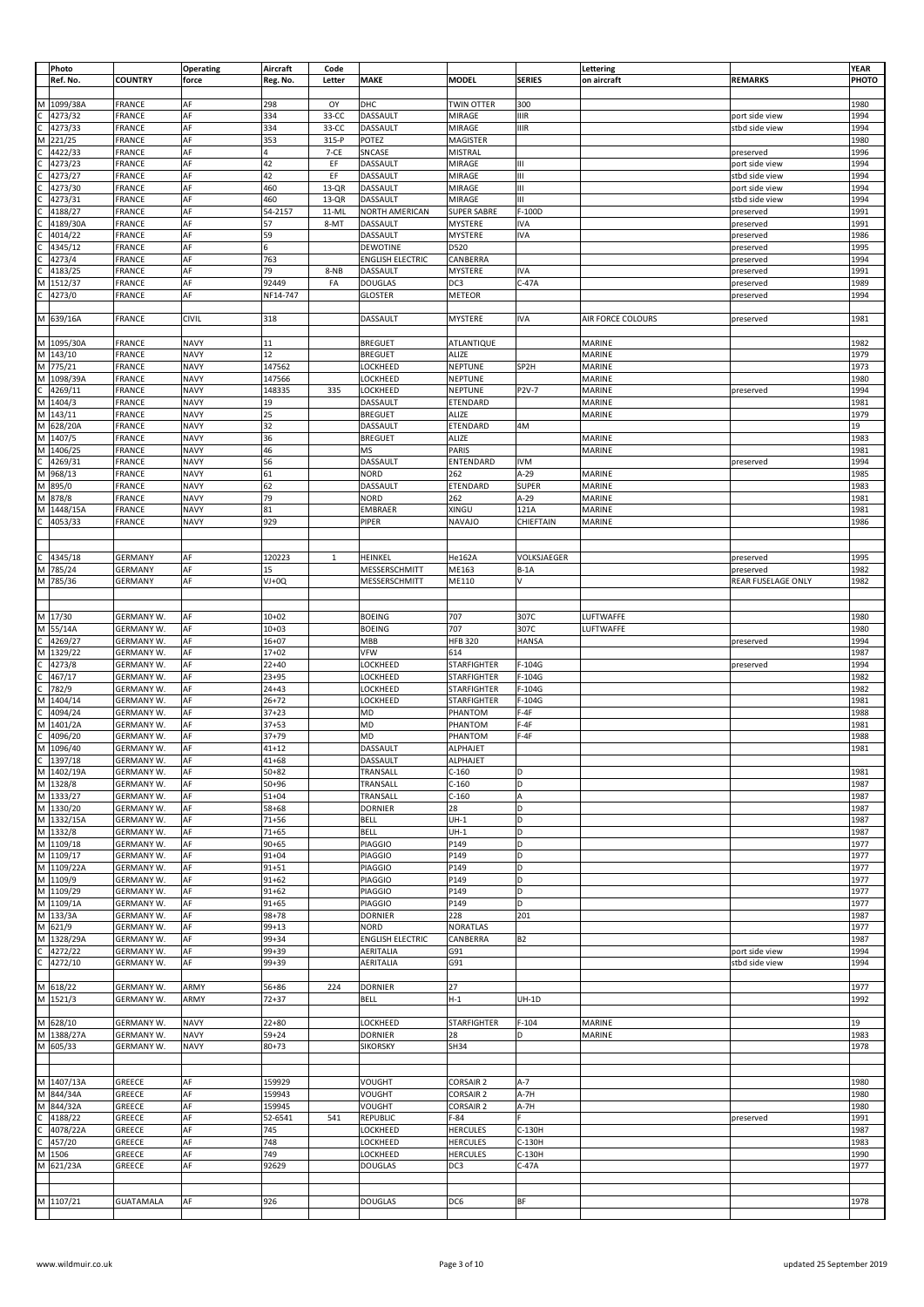|                                                 | Photo                                                                               |                    | <b>Operating</b> | Aircraft      | Code   |                          |                     |                | Lettering                      |                                 | <b>YEAR</b> |
|-------------------------------------------------|-------------------------------------------------------------------------------------|--------------------|------------------|---------------|--------|--------------------------|---------------------|----------------|--------------------------------|---------------------------------|-------------|
|                                                 | Ref. No.                                                                            | <b>COUNTRY</b>     | force            | Reg. No.      | Letter | <b>MAKE</b>              | <b>MODEL</b>        | <b>SERIES</b>  | on aircraft                    | <b>REMARKS</b>                  | PHOTO       |
|                                                 |                                                                                     |                    |                  |               |        |                          |                     |                |                                |                                 |             |
|                                                 |                                                                                     |                    |                  |               |        |                          |                     |                |                                |                                 |             |
|                                                 |                                                                                     |                    |                  |               |        |                          |                     |                |                                |                                 |             |
|                                                 | M 1406/36                                                                           | IRELAND            | <b>AIR CORPS</b> | 234           |        | BEECH                    | <b>KING AIR</b>     | 200            |                                |                                 | 1983        |
|                                                 |                                                                                     |                    |                  |               |        |                          |                     |                |                                |                                 |             |
|                                                 |                                                                                     |                    |                  |               |        |                          |                     |                |                                |                                 |             |
|                                                 | M 1208/68                                                                           | <b>ISRAEL</b>      | AF               | 4X-FBU        |        | LOCKHEED                 | <b>HERCULES</b>     | C-130H         |                                |                                 | 1987        |
|                                                 |                                                                                     |                    |                  |               |        |                          |                     |                |                                |                                 |             |
|                                                 |                                                                                     |                    |                  |               |        |                          |                     |                |                                |                                 |             |
|                                                 |                                                                                     |                    |                  |               |        |                          |                     |                |                                |                                 |             |
|                                                 | M 1126/23<br>M 1125/3<br>M 1128/12<br>M 1355/25A<br>M 1235/38                       | <b>ITALY</b>       | AF               | MM51035       |        | GRUMMAN                  | <b>ALBATROSS</b>    |                |                                |                                 | 1985        |
|                                                 |                                                                                     | <b>ITALY</b>       | AF               | MM542377      |        | PIPER                    | $L-19$              |                |                                |                                 | 1985        |
|                                                 |                                                                                     | <b>ITALY</b>       | AF               |               |        |                          |                     |                |                                |                                 |             |
|                                                 |                                                                                     |                    |                  | MM54438       |        | AERMACCHI                | MB339               |                | <b>CIVIL I-NEUF</b>            |                                 | 1976        |
|                                                 |                                                                                     | <b>ITALY</b>       | AF               | MM62013       |        | <b>DOUGLAS</b>           | DC9                 | 32             | AERONAUTICA MILITAIRE ITALIANA |                                 | 19          |
|                                                 |                                                                                     | <b>ITALY</b>       | AF               | MM62105       | 46-82  | AERITALIA                | G222                |                |                                |                                 | 1985        |
|                                                 | M 285/38A                                                                           | <b>ITALY</b>       | AF               | MM62114       |        | AERITALIA                | G222                |                |                                |                                 | 1979        |
|                                                 |                                                                                     |                    |                  |               |        |                          |                     |                |                                |                                 |             |
|                                                 | M 1423/26                                                                           | <b>ITALY</b>       | ARMY             | MM542359      | EI-177 | PIPER                    | <b>CUB</b>          | $J-3$          |                                |                                 | 1974        |
|                                                 |                                                                                     |                    |                  |               |        |                          |                     |                |                                |                                 |             |
|                                                 |                                                                                     |                    |                  |               |        |                          |                     |                |                                |                                 |             |
|                                                 |                                                                                     |                    |                  |               |        |                          |                     |                |                                |                                 |             |
|                                                 | M 1309/10                                                                           | <b>JAPAN</b>       | <b>NAVY</b>      | 8087          |        | <b>MITSUBISHI</b>        | $HSS-2$             |                |                                |                                 | 1988        |
|                                                 |                                                                                     |                    |                  |               |        |                          |                     |                |                                |                                 |             |
|                                                 |                                                                                     |                    |                  |               |        |                          |                     |                |                                |                                 |             |
|                                                 |                                                                                     |                    |                  |               |        |                          |                     |                |                                |                                 |             |
| c                                               | 4121/5                                                                              | <b>JORDAN</b>      | AF               | 408           |        | <b>SCOTTISH AVIATION</b> | <b>BULLDOG</b>      |                |                                | ON REBUILD                      | 1989        |
|                                                 |                                                                                     |                    |                  |               |        |                          |                     |                |                                |                                 |             |
|                                                 |                                                                                     |                    |                  |               |        |                          |                     |                |                                |                                 |             |
| $\overline{c}$                                  | 4051/7                                                                              | <b>KENYA</b>       | AF               | 705           |        | <b>SCOTTISH AVIATION</b> | <b>BULLDOG</b>      | 103            |                                | FUSELAGE ONLY ON REBUILD        | 1986        |
|                                                 |                                                                                     |                    |                  |               |        |                          |                     |                |                                |                                 |             |
|                                                 |                                                                                     |                    |                  |               |        |                          |                     |                |                                |                                 |             |
|                                                 |                                                                                     |                    |                  |               |        |                          |                     |                |                                |                                 |             |
|                                                 |                                                                                     | KUWAIT             | AF               | K167-110      |        | BAe                      | STRIKEMASTER        | 83             |                                | FUSELAGE ONLY - IN STORE        | 1987        |
|                                                 | C 4056/8<br>M 1142/3A                                                               | <b>KUWAIT</b>      | AF               | K167-112      |        | BAe                      | STRIKEMASTER        | 83             |                                | FUSELAGE ONLY - IN STORE        | 1987        |
|                                                 | 4056/18                                                                             | KUWAIT             | AF               | K167-113      |        | BAe                      | STRIKEMASTER        | 83             |                                | <b>FUSELAGE ONLY - IN STORE</b> | 1987        |
|                                                 | 4056/10                                                                             | <b>KUWAIT</b>      | AF               | K167-114      |        | BAe                      | STRIKEMASTER        | 83             |                                | <b>FUSELAGE ONLY - IN STORE</b> | 1987        |
|                                                 |                                                                                     |                    |                  |               |        |                          |                     |                |                                |                                 |             |
|                                                 | 4056/19                                                                             | KUWAIT             | AF               | K167-115      |        | BAe                      | STRIKEMASTER        | 83             |                                | FUSELAGE ONLY - IN STORE        | 1987        |
|                                                 | 4056/15                                                                             | <b>KUWAIT</b>      | AF               | K167-119      |        | BAe                      | STRIKEMASTER        | 83             |                                | <b>FUSELAGE ONLY - IN STORE</b> | 1987        |
| $\frac{1}{2}$ or $\frac{1}{2}$ or $\frac{1}{2}$ | 4056/20                                                                             | <b>KUWAIT</b>      | AF               | K167-120      |        | BAe                      | STRIKEMASTER        | 83             |                                | <b>FUSELAGE ONLY - IN STORE</b> | 1987        |
|                                                 | 4056/17                                                                             | KUWAIT             | AF               | K167-121      |        | BAe                      | STRIKEMASTER        | 83             |                                | FUSELAGE ONLY - IN STORE        | 1987        |
|                                                 |                                                                                     |                    |                  |               |        |                          |                     |                |                                |                                 |             |
|                                                 |                                                                                     |                    |                  |               |        |                          |                     |                |                                |                                 |             |
|                                                 |                                                                                     |                    |                  |               |        |                          |                     |                |                                |                                 |             |
|                                                 | M 1361/30<br>M 626/18                                                               | MALAYSIA           | AF               | FM1201        |        | <b>HS</b>                | 125                 | 400B           | MALAYSIA                       |                                 | 19          |
|                                                 |                                                                                     | MALAYSIA           | AF               | FM1222        |        | <b>SCOTTISH AVIATION</b> | <b>BULLDOG</b>      | 102            |                                |                                 | 19          |
|                                                 | M 1028/56                                                                           | MALAYSIA           | AF               | FM1602        |        | DH                       | <b>HERON</b>        | 2D             |                                | <b>FUSELAGE HULK</b>            | 1982        |
|                                                 |                                                                                     |                    |                  |               |        |                          |                     |                |                                |                                 |             |
|                                                 |                                                                                     |                    |                  |               |        |                          |                     |                |                                |                                 |             |
|                                                 |                                                                                     |                    |                  |               |        |                          |                     |                |                                |                                 |             |
|                                                 | M 1097/40A<br>M 1333/13<br>M 1333/24<br>M 1339/9<br>M 1504/21                       | NETHERLANDS        | AF               | A452          |        | AEROSPATIALE             | <b>ALOUETTE</b>     | $\overline{3}$ |                                |                                 | 1981        |
|                                                 |                                                                                     | NETHERLANDS        | AF               | A470          |        | AEROSPATIALE             | <b>ALOUETTE</b>     | 3              |                                |                                 | 1987        |
|                                                 |                                                                                     | NETHERLANDS        | AF               | B-39          |        | MBB                      | BO-105              | Ċ              |                                |                                 | 1987        |
|                                                 |                                                                                     | NETHERLANDS        | AF               | $C-4$         |        | <b>FOKKER</b>            | $F-27$              | 300M           |                                |                                 | 1989        |
|                                                 |                                                                                     | NETHERLANDS        | AF               | $C-9$         |        | <b>FOKKER</b>            | $F-27$              | 300M           |                                |                                 | 1991        |
|                                                 | $M$ 868/36                                                                          |                    |                  |               |        |                          |                     |                |                                |                                 |             |
|                                                 |                                                                                     | NETHERLANDS        | AF               | J212          |        | <b>GENERAL DYNAMICS</b>  | $F-16$              | A              |                                |                                 | 1983        |
|                                                 |                                                                                     | NETHERLANDS        | AF               | J214          |        | <b>GENERAL DYNAMICS</b>  | $F-16$              | A              |                                |                                 | 1981        |
|                                                 |                                                                                     | NETHERLANDS        | AF               | J219          |        | <b>GENERAL DYNAMICS</b>  | $F-16$              | A              |                                |                                 | 1981        |
|                                                 | M 886/30<br>M 847/15A<br>M 847/6<br>M 868/30                                        | NETHERLANDS        | AF               | J228          |        | <b>GENERAL DYNAMICS</b>  | $F-16$              | A              |                                |                                 | 1981        |
|                                                 |                                                                                     | NETHERLANDS        | AF               | 1234          |        | <b>GENERAL DYNAMICS</b>  | $F-16$              | A              |                                |                                 | 1983        |
|                                                 | M 1097/19                                                                           | NETHERLANDS        | AF               | J235          |        | <b>GENERAL DYNAMICS</b>  | $F-16$              | A              |                                |                                 | 1981        |
|                                                 |                                                                                     |                    |                  |               |        |                          |                     |                |                                |                                 |             |
|                                                 | M 1096/26A                                                                          | NETHERLANDS        | AF               | J237          |        | <b>GENERAL DYNAMICS</b>  | $F-16$              | A              |                                |                                 | 1981        |
|                                                 | M 1096/29A                                                                          | NETHERLANDS        | AF               | J260          |        | <b>GENERAL DYNAMICS</b>  | $F-16$              | lв             |                                |                                 | 1981        |
|                                                 |                                                                                     |                    |                  |               |        |                          |                     |                |                                |                                 |             |
|                                                 |                                                                                     | NETHERLANDS        | <b>NAVY</b>      | 210           |        | LOCKHEED                 | NEPTUNE             | SP-2H          |                                |                                 | 1982        |
|                                                 |                                                                                     | NETHERLANDS        | <b>NAVY</b>      | 252           |        | <b>BREGUET</b>           | <b>ALTANTIC</b>     | 1150           |                                |                                 | 1979        |
|                                                 |                                                                                     | NETHERLANDS        | <b>NAVY</b>      | 268           |        | WESTLAND                 | LYNX                | Mk27           |                                |                                 | 1982        |
|                                                 |                                                                                     |                    |                  |               |        |                          |                     |                |                                |                                 |             |
|                                                 |                                                                                     | NETHERLANDS        | <b>NAVY</b>      | 300           |        | LOCKHEED                 | ORION               | P-3C           |                                |                                 | 1983        |
|                                                 | M 709/20A<br>M 145/14<br>M 708/26A<br>M 1096/1<br>M 1096/22A                        | NETHERLANDS        | <b>NAVY</b>      | 305           |        | LOCKHEED                 | ORION               | P-3C           |                                |                                 | 1983        |
|                                                 |                                                                                     |                    |                  |               |        |                          |                     |                |                                |                                 |             |
|                                                 |                                                                                     |                    |                  |               |        |                          |                     |                |                                |                                 |             |
|                                                 | M 965/8                                                                             | <b>NEW ZEALAND</b> | AF               | NZ7001        |        | LOCKHEED                 | <b>HERCULES</b>     | C-130H         |                                |                                 | 1979        |
|                                                 |                                                                                     |                    |                  |               |        |                          |                     |                |                                |                                 |             |
|                                                 |                                                                                     |                    |                  |               |        |                          |                     |                |                                |                                 |             |
|                                                 |                                                                                     |                    |                  |               |        |                          |                     |                |                                |                                 |             |
|                                                 |                                                                                     | NIGERIA            | AF               | <b>NAF701</b> |        | SEPECAT                  | <b>JAGUAR</b>       |                |                                |                                 | 19          |
|                                                 | M 1177/48A<br>M 1322/34A                                                            | NIGERIA            | AF               | <b>NAF917</b> |        | LOCKHEED                 | <b>HERCULES</b>     | $C-130$        |                                |                                 | 1987        |
|                                                 |                                                                                     |                    |                  |               |        |                          |                     |                |                                |                                 |             |
|                                                 |                                                                                     |                    |                  |               |        |                          |                     |                |                                |                                 |             |
|                                                 |                                                                                     | <b>NORWAY</b>      | AF               | 062           |        | WESTLAND                 | <b>SEA KING</b>     | Mk43           |                                |                                 | 1977        |
|                                                 |                                                                                     |                    |                  |               |        |                          |                     |                |                                |                                 |             |
|                                                 | M 776/9<br>M 250/20                                                                 | <b>NORWAY</b>      | AF               | 14906         | W-DP   | <b>NORTHROP</b>          | <b>FREEDOM FIGH</b> | $F-5B$         | <b>UN</b>                      |                                 | 1971        |
|                                                 |                                                                                     | <b>NORWAY</b>      | AF               | 244           |        | <b>NORTHROP</b>          | <b>FREEDOM FIGH</b> | F-5B           |                                |                                 | 1982        |
|                                                 |                                                                                     | <b>NORWAY</b>      | AF               | 306           |        | <b>GENERAL DYNAMICS</b>  | $F-16$              | В              |                                |                                 | 1982        |
|                                                 | M 250/20<br>C 467/11<br>C 780/30<br>M 1338/32<br>M 1403/20<br>M 1403/5A<br>M 795/1A | <b>NORWAY</b>      | AF               | 576           |        | LOCKHEED                 | ORION               |                |                                |                                 | 1987        |
|                                                 |                                                                                     | <b>NORWAY</b>      | AF               | 600           |        | LOCKHEED                 | ORION               | $P-3$          |                                |                                 | 1980        |
|                                                 |                                                                                     | <b>NORWAY</b>      | AF               | 602           |        | LOCKHEED                 | ORION               | $P-3$          |                                |                                 | 1979        |
|                                                 |                                                                                     |                    |                  |               |        |                          |                     |                |                                |                                 |             |
|                                                 |                                                                                     | <b>NORWAY</b>      | AF               | 603           |        | LOCKHEED                 | ORION               | $P-3$          |                                |                                 | 1980        |
|                                                 |                                                                                     | <b>NORWAY</b>      | AF               | 953           | UN     | LOCKHEED                 | <b>HERCULES</b>     | C-130H         | <b>UN</b>                      |                                 | 1982        |
|                                                 |                                                                                     |                    |                  |               |        |                          |                     |                |                                |                                 |             |
|                                                 |                                                                                     |                    |                  |               |        |                          |                     |                |                                |                                 |             |
|                                                 | M 1362/4                                                                            | <b>OMAN</b>        | AF               | 502           |        | <b>VICKERS</b>           | VISCOUNT            | 812            |                                |                                 | 19          |
|                                                 |                                                                                     |                    |                  |               |        |                          |                     |                |                                |                                 |             |
|                                                 |                                                                                     |                    |                  |               |        |                          |                     |                |                                |                                 |             |
|                                                 |                                                                                     |                    |                  |               |        |                          |                     |                |                                |                                 |             |
|                                                 | M 1106/9<br>M 1108/15                                                               | PANAMA             | AF               | <b>FAP202</b> |        | <b>DOUGLAS</b>           | DC3                 |                |                                |                                 | 1978        |
|                                                 |                                                                                     | PANAMA             | AF               | FAP209        |        | CESSNA                   | 402                 |                |                                |                                 | 1978        |
|                                                 |                                                                                     |                    |                  |               |        |                          |                     |                |                                |                                 |             |
|                                                 |                                                                                     |                    |                  |               |        |                          |                     |                |                                |                                 |             |
|                                                 |                                                                                     |                    |                  |               |        |                          |                     |                |                                |                                 |             |
|                                                 | M 1208/7                                                                            | PERU               | AF               | 399           |        | LOCKHEED                 | <b>HERCULES</b>     | $C-130$        | FUERZA AEREA DEL PERU          |                                 | 1987        |
|                                                 |                                                                                     |                    |                  |               |        |                          |                     |                |                                |                                 |             |
|                                                 |                                                                                     |                    |                  |               |        |                          |                     |                |                                |                                 |             |
| $\overline{c}$                                  | 4229/8                                                                              | POLAND             | AF               | 05            |        | PZL                      | SWIDNIK             | $SM-2$         |                                | preserved                       | 1992        |
|                                                 |                                                                                     |                    |                  |               |        |                          |                     |                |                                |                                 |             |
|                                                 |                                                                                     |                    |                  |               |        |                          |                     |                |                                |                                 |             |
|                                                 | $C$ 435/35                                                                          |                    |                  |               |        |                          |                     |                |                                |                                 |             |
|                                                 |                                                                                     | PORTUGAL           | AF               |               |        | <b>DH</b>                | <b>TIGER MOTH</b>   | 82A            |                                | preserved                       | 1984        |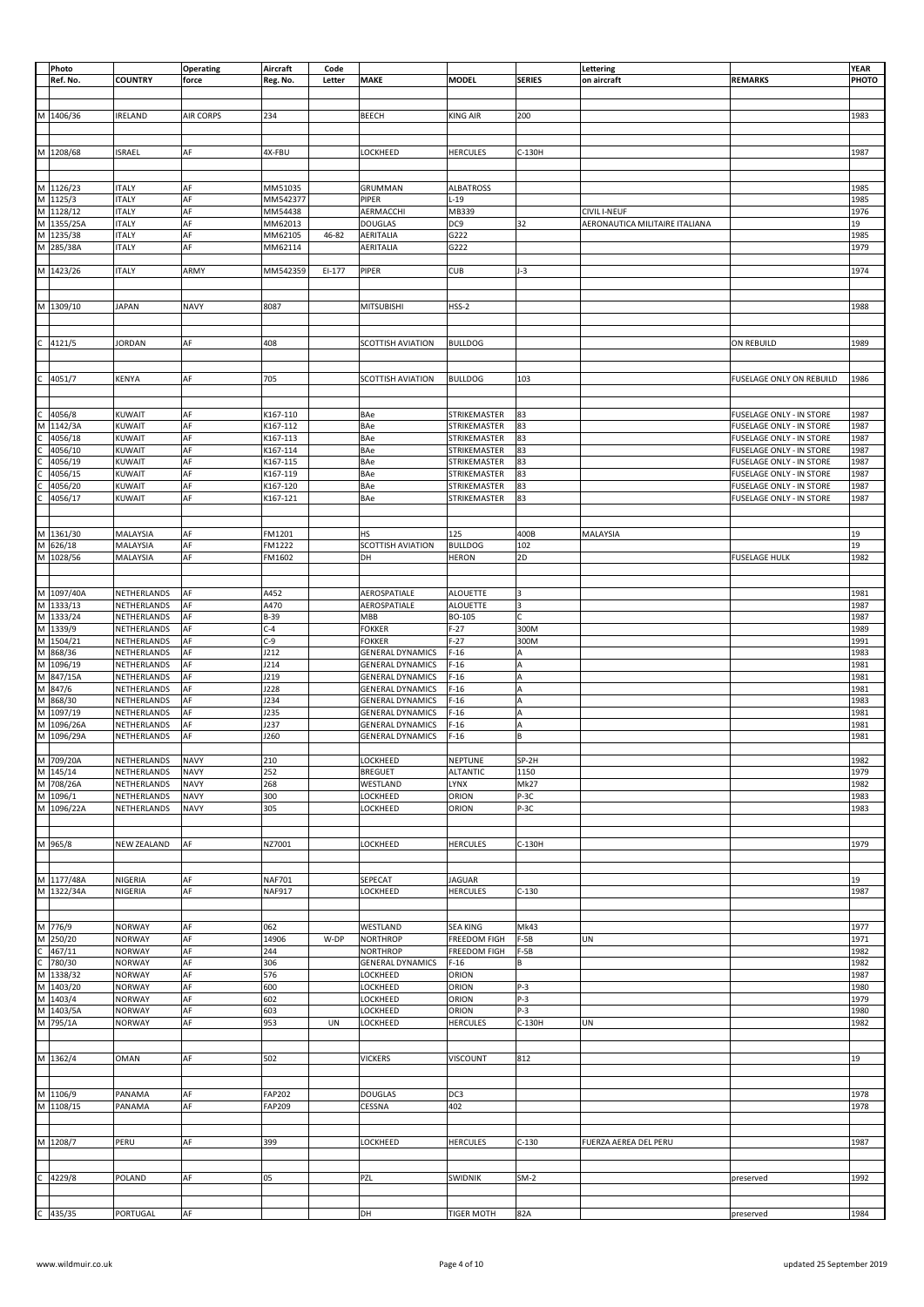|   | Photo      |                     | Operating    | Aircraft     | Code         |                         |                    |                 | Lettering                        |                                  | <b>YEAR</b> |
|---|------------|---------------------|--------------|--------------|--------------|-------------------------|--------------------|-----------------|----------------------------------|----------------------------------|-------------|
|   | Ref. No.   | <b>COUNTRY</b>      | force        | Reg. No.     | Letter       | <b>MAKE</b>             | <b>MODEL</b>       | <b>SERIES</b>   | on aircraft                      | <b>REMARKS</b>                   | PHOTO       |
|   |            |                     |              |              |              |                         |                    |                 |                                  |                                  |             |
|   | 435/2      | PORTUGAL            | AF           | 3212         |              | PIPER                   | $L-21B$            |                 |                                  | preserved                        | 1984        |
|   | 435/3      | PORTUGAL            | AF           | 3564         |              | AUSTER                  | D5                 |                 |                                  | preserved                        | 1984        |
|   | 436/9      | PORTUGAL            | AF           | 5301         |              | NORTH AMERICAN          | SABRE              | F-86F           |                                  | <b>GATE DISPLAY</b>              | 1984        |
|   | 0060011    | PORTUGAL            | AF           | 6505         |              | CASA                    | 212                | 100             |                                  |                                  | 1982        |
|   |            |                     |              |              |              |                         |                    |                 |                                  |                                  |             |
|   | 435/36     | PORTUGAL            | <b>NAVY</b>  | 129          |              | GRUMMAN                 | WIDGEON            |                 |                                  | preserved                        | 1984        |
|   |            |                     |              |              |              |                         |                    |                 |                                  |                                  |             |
|   |            |                     |              |              |              |                         |                    |                 |                                  |                                  |             |
| С | 4313/10    | <b>RUSSIA</b>       | AF           | 491119       | 37           | <b>AERO</b>             | DELFIN             |                 |                                  | port side view                   | 1994        |
|   | 4313/13    | <b>RUSSIA</b>       | AF           | 491119       | 37           | <b>AERO</b>             | DELFIN             |                 |                                  | stbd side view                   | 1994        |
|   | 4286/11A   | <b>RUSSIA</b>       | AF           | 591636       | 06           | AERO                    | DELFIN             |                 |                                  | preserved                        | 1994        |
|   |            |                     |              |              |              |                         |                    |                 |                                  |                                  |             |
|   |            |                     |              |              |              |                         |                    |                 |                                  |                                  |             |
|   | 4017/27    | SHARJAH             | AGAW         | AGAW131      |              | SHORT                   | 330                | UTT             |                                  |                                  | 1986        |
|   |            |                     |              |              |              |                         |                    |                 |                                  |                                  |             |
|   |            |                     |              |              |              |                         |                    |                 |                                  |                                  |             |
|   | M 1363/17  | <b>SOUTH ARABIA</b> | AF           | 202          | 202          | <b>DOUGLAS</b>          | DC3                | $C-47B$         | SOUTH ARABIAN AIR FORCE          |                                  | 19          |
|   |            |                     |              |              |              |                         |                    |                 |                                  |                                  |             |
|   |            |                     |              |              |              |                         |                    |                 |                                  |                                  |             |
|   | M 1525/42  | SPAIN               | AF           | $C15-43$     | 15-30        | MD                      | <b>HORNET</b>      | <b>EF-18A</b>   |                                  |                                  | 1992        |
|   | M 1526/1   | SPAIN               | AF           | CE15-2       | 15-71        | MD                      | <b>HORNET</b>      | <b>EF-18B</b>   |                                  |                                  | 1992        |
| M | 1311/6     | SPAIN               | AF           | $T16-1$      | 401-09       | DASSAULT                | FALCON             | 50              |                                  |                                  | 19          |
| C | 456/22     | SPAIN               | AF           | $U9-8$       |              | CASA                    | 127                |                 |                                  |                                  | 1983        |
|   |            |                     |              |              |              |                         |                    |                 |                                  |                                  |             |
|   | M 212/0    | SPAIN               | CIVIL        | T28-272      |              | CASA                    | 352                |                 |                                  | PAINTED AS JU 52                 | 1980        |
|   |            |                     |              |              |              |                         |                    |                 |                                  |                                  |             |
| c | 4161/29    | SPAIN               | <b>NAVY</b>  | HS23-01      | 01-1001      | <b>SIKORSKY</b>         | $H-60$             |                 |                                  |                                  | 1990        |
|   | M 1356/27A | SPAIN               | <b>NAVY</b>  | $U20-2$      | 406-01       | CESSNA                  | CITATION           | 550             |                                  |                                  | 19          |
|   |            |                     |              |              |              |                         |                    |                 |                                  |                                  |             |
|   |            |                     |              |              |              |                         |                    |                 |                                  |                                  |             |
| c | 4373/7     | SWEDEN              | AF           | 33           | 16           | SAAB                    | <b>DRAKEN</b>      | $J-35A$         |                                  | preserved                        | 1994        |
| M | 627/6A     | SWEDEN              | AF           | 84001        | 71           | LOCKHEED                | HERCULES           | C-130E          |                                  |                                  | 1971        |
|   |            |                     |              |              |              |                         |                    |                 |                                  |                                  |             |
|   |            |                     |              |              |              |                         |                    |                 |                                  |                                  |             |
|   | M 622/15   | SWITZERLAND         | AF           | A-703        |              | <b>JUNKERS</b>          | 52                 | 3M              |                                  |                                  | 1976        |
| C | 417/16     | SWITZERLAND         | AF           | $J - 1614$   |              | DH                      | VENOM              |                 |                                  | CIVIL G-BLIE                     | 1985        |
|   |            |                     |              |              |              |                         |                    |                 |                                  |                                  |             |
|   |            |                     |              |              |              |                         |                    |                 |                                  |                                  |             |
|   | M 1409/29  | THAILAND            | <b>NAVY</b>  | 2306         |              | <b>BELL</b>             | 214                | ST              | <b>NAVY</b>                      |                                  |             |
|   |            |                     |              |              |              |                         |                    |                 |                                  |                                  |             |
|   |            |                     |              |              |              |                         |                    |                 |                                  |                                  |             |
|   | M 1329/16A | <b>TURKEY</b>       | AF           | 12-067       |              | <b>DOUGLAS</b>          | DC3                |                 |                                  |                                  | 1987        |
|   |            |                     |              |              |              |                         |                    |                 |                                  |                                  |             |
|   |            |                     |              |              |              |                         |                    |                 |                                  |                                  |             |
|   | M 1124/34  | UAE                 | AF           | 311          |              | LOCKHEED                | HERCULES           | 100-30          |                                  |                                  | 1984        |
|   |            |                     |              |              |              |                         |                    |                 |                                  |                                  |             |
|   |            |                     |              |              |              |                         |                    |                 |                                  |                                  |             |
| c | 418/36     | UK                  | ARMY         | XP772        |              | DHC                     | <b>BEAVER</b>      | AL <sub>1</sub> |                                  | preserved                        | 1985        |
| M | 249/33     | UK                  | ARMY         | XP819        |              | DHC                     | <b>BEAVER</b>      | AL1             |                                  |                                  | 1971        |
| C | 4184/3     | UK                  | ARMY         | XV123        |              | WESTLAND                | SCOUT              | AH1             | ARMY                             | ON ROAD TRAILER                  | 1991        |
| M | 1300/5     | UK                  | ARMY         | XZ347        |              | WESTLAND                | GAZELLE            | AH1             |                                  |                                  | 1988        |
|   | M 1300/4   | UK                  | ARMY         | XZ617        |              | WESTLAND                | LYNX               | AH1             |                                  |                                  | 1988        |
|   |            | UK                  | BAe          | ZG969        |              | PILATUS                 | PC9                |                 |                                  |                                  | 1992        |
|   | M 1526/12  |                     |              |              |              |                         |                    |                 |                                  |                                  |             |
| C | 4520/17    | UK                  | CIVIL        | WD373        | 12           | DHC                     | CHIPMUNK           | 22              |                                  | <b>Actually G-BXDI</b>           | 1999        |
| C | 4522/2     | UK                  | <b>CIVIL</b> | XT140        |              | AUGUSTA                 | SIOUX              | AH1             |                                  | Preserved                        | 1999        |
|   |            |                     |              |              |              |                         |                    |                 |                                  |                                  |             |
|   | 464/16     | UK                  | MOD          | XJ314        |              | <b>ROLLS ROYCE</b>      | THRUST RIG         |                 |                                  | preserved                        | 1983        |
| M | 1125/8     | UK                  | MOD          | XL565        |              | <b>HAWKER</b>           | <b>HUNTER</b>      | <b>T7</b>       |                                  |                                  | 1985        |
| М | 995/43     | UK                  | MOD          | XS235        |              | DH                      | COMET              | 4C              |                                  |                                  | 1985        |
| M | 1094/13    | UK                  | MOD          | XT575        |              | <b>VICKERS</b>          | VISCOUNT           | 837             |                                  |                                  | 1980        |
|   | 411/35     | UK                  | MOD          | ZA267        |              | PANAVIA                 | <b>TORNADO</b>     | F <sub>2</sub>  |                                  | DEMONSTRATOR                     | 1985        |
|   | 4289       | UK                  | MOD          | ZE432        |              | BAC                     | ONE ELEVEN         | 479FU           | <b>EMPIRE TEST PILOTS SCHOOL</b> |                                  | 1994        |
| M | 1371/0     | UK                  | MOD          | ZF662        |              | PIPER                   | NAVAJO             | CHIEFTAIN       | A & AEE Boscombe Down            |                                  | 1989        |
|   |            |                     |              |              |              |                         |                    |                 |                                  |                                  |             |
| M | 250/35A    | UK                  | <b>NAVY</b>  | LS326        | 5A           | <b>FAIREY</b>           | SWORDFISH          | $\overline{2}$  |                                  | preserved                        | 1972        |
| M | 876/6      | UK                  | <b>NAVY</b>  | PP411        |              | <b>FAIREY</b>           | <b>FIREFLY</b>     | $\mathbf{1}$    |                                  | WING ONLY - CRASH SITE           | 1983        |
| М | 876/21     | UK                  | <b>NAVY</b>  | PP411        |              | <b>FAIREY</b>           | <b>FIREFLY</b>     | $\overline{1}$  |                                  | <b>ENGINE BLOCK - CRASH SITE</b> | 1983        |
| M | 145/23     | UK                  | <b>NAVY</b>  | TF956        | T            | <b>HAWKER</b>           | <b>SEA FURY</b>    | FB11            |                                  | preserved                        | 1979        |
| M | 639/5      | UK                  | <b>NAVY</b>  | unknown      |              | <b>FAIREY</b>           | GANNET             | AS1             |                                  | <b>FUSELAGE HULK ONLY</b>        | 1981        |
|   | 4183/31    | UK                  | <b>NAVY</b>  | <b>WF128</b> |              | PERCIVAL                | <b>SEA PRINCE</b>  | T1              | <b>ROYAL NAVY</b>                | preserved                        | 1991        |
| M | 249/12     | UK                  | <b>NAVY</b>  | <b>WF259</b> | 171          | <b>HAWKER</b>           | <b>SEA HAWK</b>    | F1              |                                  |                                  | 1971        |
| M | 711/16     | UK                  | <b>NAVY</b>  | <b>WG655</b> | GN910        | <b>HAWKER</b>           | <b>SEA FURY</b>    | T20             | ROYAL NAVY                       |                                  | 1982        |
| M | 1095       | UK                  | <b>NAVY</b>  | <b>WH801</b> | 850          | <b>ENGLISH ELECTRIC</b> | CANBERRA           | T22             | ROYAL NAVY                       |                                  | 1982        |
| M | 144/35     | UK                  | <b>NAVY</b>  | WJ574        | 844          | <b>ENGLISH ELECTRIC</b> | CANBERRA           | <b>TT18</b>     | ROYAL NAVY                       |                                  | 1979        |
| M | 281/9A     | UK                  | <b>NAVY</b>  | WM913        |              | <b>HAWKER</b>           | <b>SEA HAWK</b>    | FB3             | ROYAL NAVY                       | <b>GATE DISPLAY</b>              | 1980        |
| M | 1123/77    | UK                  | <b>NAVY</b>  | WP321        | <b>CU750</b> | PERCIVAL                | <b>SEA PRINCE</b>  | T1              | ROYAL NAVY                       | <b>CIVIL G-BRFC</b>              | 1986        |
| M | 1095/29    | UK                  | <b>NAVY</b>  | <b>WT525</b> | 855          | <b>ENGLISH ELECTRIC</b> | CANBERRA           | T22             | ROYAL NAVY                       |                                  | 1980        |
| М | 711/15     | UK                  | <b>NAVY</b>  | WT702        | 874          | <b>HAWKER</b>           | <b>HUNTER</b>      | T8C             |                                  |                                  | 1982        |
| M | 143/20     | UK                  | <b>NAVY</b>  | <b>WV908</b> | $188 - A$    | <b>HAWKER</b>           | <b>SEA HAWK</b>    | FGA6            | ROYAL NAVY                       |                                  | 1979        |
| M | 784/21     | UK                  | <b>NAVY</b>  | XA109        |              | DH                      | <b>SEA VAMPIRE</b> | T22             | ROYAL NAVY                       | preserved                        | 1982        |
| M | 1094/24    | UK                  | <b>NAVY</b>  | XE685        | VL           | <b>HAWKER</b>           | <b>HUNTER</b>      | GA11            | <b>ROYAL NAVY</b>                |                                  | 1982        |
|   | 464/20     | UK                  | <b>NAVY</b>  | XG594        | 517          | WESTLAND                | WHIRLWIND          | HAS7            | ROYAL NAVY                       | MUSEUM - PART RESTORED           | 1983        |
|   | 4232/13    | UK                  | <b>NAVY</b>  | XG596        | 66           | WESTLAND                | WHIRLWIND          | HAS7            | ROYAL NAVY                       | preserved                        | 1992        |
|   | 4187/34A   | UK                  | <b>NAVY</b>  | XG743        | 597          | DH                      | <b>SEA VAMPIRE</b> | T22             | ROYAL NAVY                       | preserved                        | 1991        |
|   | 475/25     | UK                  | <b>NAVY</b>  | XG882        | LM           | <b>FAIREY</b>           | GANNET             | T5              | ROYAL NAVY                       | <b>GATE DISPLAY</b>              | 1982        |
| M | 1137/93A   | UK                  | <b>NAVY</b>  | XK532        | LM           | <b>BLACKBURN</b>        | <b>BUCCANEER</b>   | S <sub>1</sub>  | <b>ROYAL NAVY</b>                |                                  | 1986        |
|   | 4199/3     | UK                  | <b>NAVY</b>  | <b>XK532</b> | 632/LM       | <b>BLACKBURN</b>        | <b>BUCCANEER</b>   | S <sub>1</sub>  |                                  | PRESERVED GATE GUARD             | 1991        |
| м | 246/9A     | UK                  | <b>NAVY</b>  | XL497        | 041          | <b>FAIREY</b>           | GANNET             | AEW3            | ROYAL NAVY                       | <b>GATE DISPLAY</b>              | 1981        |
|   | 485/18     | UK                  | <b>NAVY</b>  | XL840        | 56           | WESTLAND                | WHIRLWIND          | HAS7            | ROYAL NAVY                       | DERELICT                         | 1981        |
|   | 481/12     | UK                  | <b>NAVY</b>  | XM328        | PO           | WESTLAND                | WESSEX             | HAS3            | ROYAL NAVY                       |                                  | 1981        |
|   | 4188/19    | UK                  | <b>NAVY</b>  | XM660        |              | WESTLAND                | WHIRLWIND          | HAR7            | ROYAL NAVY RESCUE                | preserved                        | 1991        |
|   | M 238/10   | UK                  | <b>NAVY</b>  | XM837        | NF           | WESTLAND                | WESSEX             | HAS3            | ROYAL NAVY                       |                                  | 1980        |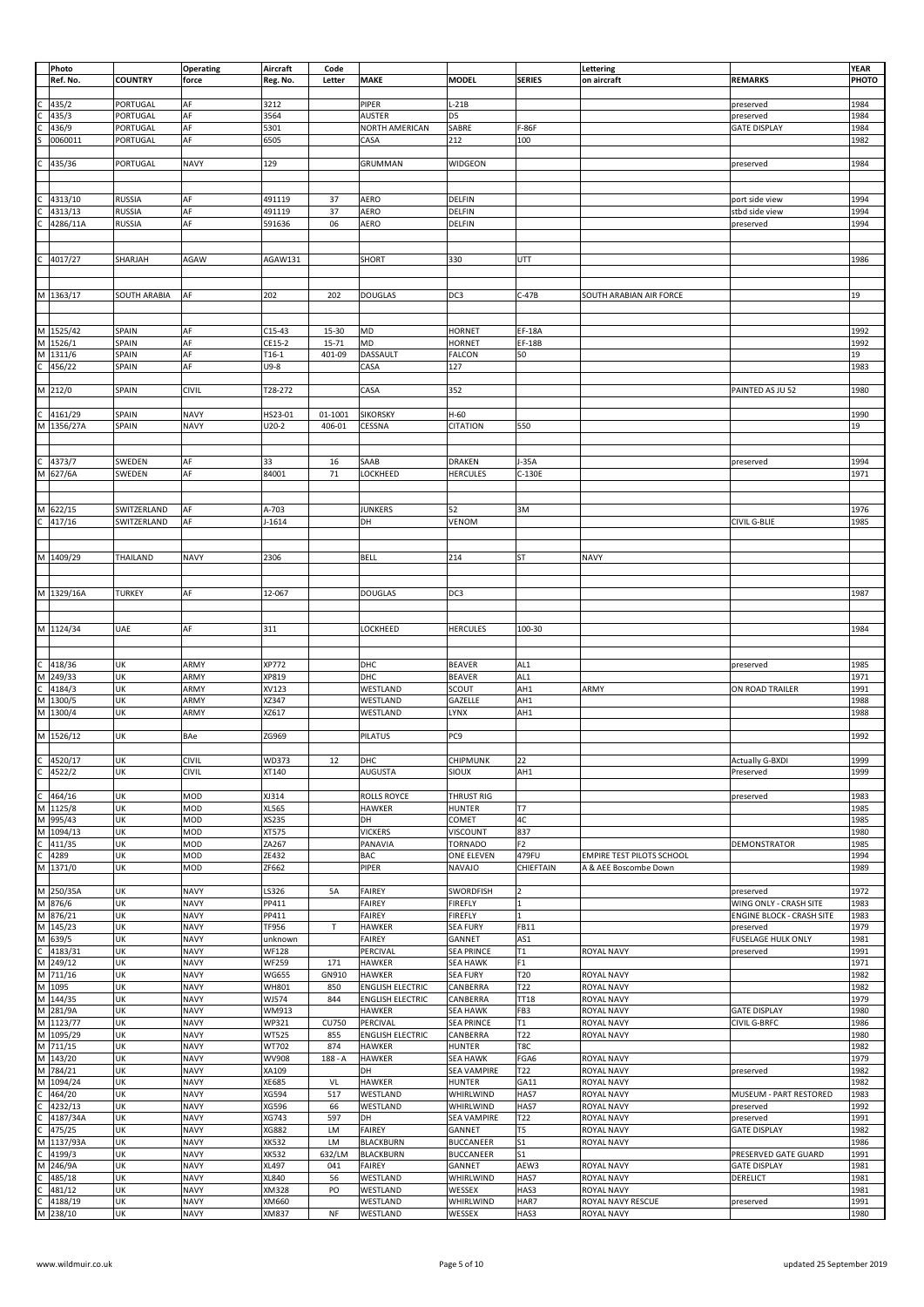|              | Photo               |                | <b>Operating</b>           | Aircraft              | Code               |                                  |                                     |                        | Lettering                       |                                   | YEAR         |
|--------------|---------------------|----------------|----------------------------|-----------------------|--------------------|----------------------------------|-------------------------------------|------------------------|---------------------------------|-----------------------------------|--------------|
|              | Ref. No.            | <b>COUNTRY</b> | force                      | Reg. No.              | Letter             | MAKE                             | <b>MODEL</b>                        | <b>SERIES</b>          | on aircraft                     | <b>REMARKS</b>                    | PHOTO        |
|              |                     |                |                            |                       |                    |                                  |                                     |                        |                                 |                                   |              |
| с            | 4183/35             | UK             | <b>NAVY</b>                | XN304                 | 64                 | WESTLAND                         | WHIRLWIND                           | HAS7                   | ROYAL NAVY                      | preserved                         | 1991         |
| M            | 1403/23A            | UK             | <b>NAVY</b>                | XR442                 |                    | DH                               | <b>SEA HERON</b>                    | C <sub>20</sub>        | <b>ROYAL NAVY</b>               |                                   | 1981         |
| M            | 3/4                 | UK             | <b>NAVY</b>                | XR443                 |                    | DH                               | <b>HERON</b>                        | C <sub>20</sub>        | ROYAL NAVY                      |                                   | 1977         |
| C            | 4231/33             | UK             | <b>NAVY</b>                | XS149                 | $61-GL$            | WESTLAND                         | WESSEX                              | HAS3                   |                                 | PAINTED INCORRECT G-17-6          | 1992         |
| с            | 4232/5              | UK             | <b>NAVY</b>                | XS463                 |                    | WESTLAND                         | WASP                                | HAS1                   | <b>ROYAL NAVY</b>               | preserved                         | 1992         |
|              | 0060009             | UK             | <b>NAVY</b>                | XS513                 | VP                 | WESTLAND                         | WESSEX                              | HU5                    | ROYAL NAVY                      |                                   | 1979         |
| С            | 482/10              | UK             | <b>NAVY</b>                | XS522                 |                    | WESTLAND                         | WESSEX                              | HU5                    | ROYAL NAVY                      |                                   | 1981         |
| M            | 144/31              | UK             | <b>NAVY</b>                | XS532                 | 457                | WESTLAND                         | WASP                                | HAS1                   | ROYAL NAVY                      |                                   | 1979         |
| M            | 866/3               | UK             | <b>NAVY</b>                | XS538                 | 451                | WESTLAND                         | WASP                                | HAS1                   | ROYAL NAVY                      |                                   | 1983         |
| M            | 608/4A              | UK             | <b>NAVY</b>                | XT429                 | 445                | WESTLAND                         | WASP                                | HAS1                   | ROYAL NAVY                      |                                   | 1981         |
| M            | 761/42A             | UK             | <b>NAVY</b>                | XT437                 | 426                | WESTLAND                         | WASP                                | HAS1                   | ROYAL NAVY                      |                                   | 1982         |
| M            | 1310/25             | UK             | <b>NAVY</b>                | XT485                 | 621                | WESTLAND                         | WESSEX                              | HU5                    |                                 |                                   | 1988         |
| M            | 654/4A              | UK             | <b>NAVY</b>                | XT767                 | 811                | WESTLAND                         | WESSEX                              | HU5                    | ROYAL NAVY                      |                                   | 1981         |
| M            | 123/20              | UK             | <b>NAVY</b>                | XT778                 | 323                | WESTLAND                         | WASP                                | HAS1                   | ROYAL NAVY<br><b>ROYAL NAVY</b> |                                   | 1979         |
| M            | 145/2               | UK             | <b>NAVY</b>                | XT781                 | 444                | WESTLAND                         | WASP                                | HAS1                   |                                 |                                   | 1979         |
| M<br>M       | 897/6A<br>1215/71A  | UK<br>UK       | <b>NAVY</b><br><b>NAVY</b> | XV624<br>XV650        | 456<br>180         | WESTLAND<br>WESTLAND             | WASP<br><b>SEA KING</b>             | HAS1<br>AEW2           | ROYAL NAVY                      |                                   | 1984<br>1987 |
| M            | 66/13A              | UK             | <b>NAVY</b>                | XV652                 | 586                | WESTLAND                         | <b>SEA KING</b>                     | HAS2A                  | ROYAL NAVY                      |                                   | 1980         |
| M            | 1220/22             | UK             | <b>NAVY</b>                | XV652                 | 132                | WESTLAND                         | <b>SEA KING</b>                     | HAS5                   | ROYAL NAVY                      |                                   | 1987         |
| M            | 609/10A             | UK             | <b>NAVY</b>                | XV700                 | 264                | WESTLAND                         | <b>SEA KING</b>                     | HAS2A                  | ROYAL NAVY                      |                                   | 1981         |
| M            | 760/7A              | UK             | <b>NAVY</b>                | XV705                 | 65                 | WESTLAND                         | <b>SEA KING</b>                     | HAS2A                  | ROYAL NAVY                      |                                   | 1982         |
| M            | 608/21              | UK             | <b>NAVY</b>                | XV707                 | <b>PW07</b>        | WESTLAND                         | <b>SEA KING</b>                     | HAS2A                  | ROYAL NAVY                      |                                   | 1981         |
| M            | 137/27A             | UK             | <b>NAVY</b>                | XV710                 | 01                 | WESTLAND                         | <b>SEA KING</b>                     | HAS2A                  | <b>ROYAL NAVY</b>               |                                   | 1980         |
| M            | 249/18              | UK             | <b>NAVY</b>                | XV864                 | 654                | HS                               | <b>BUCCANEER</b>                    | S <sub>2</sub> D       | ROYAL NAVY                      |                                   | 1971         |
| M            | 1406/37             | UK             | <b>NAVY</b>                | XX475                 | <b>72CU</b>        | ΗP                               | <b>JETSTREAM</b>                    | T2                     | ROYAL NAVY "572"                |                                   | 1981         |
| M            | 1451/36             | UK             | <b>NAVY</b>                | XX476                 | 561                | HP                               | JETSTREAM                           | T2                     | ROYAL NAVY "561                 |                                   | 1988         |
| M            | 1150/26             | UK             | <b>NAVY</b>                | XX478                 | 64CU               | HP                               | <b>JETSTREAM</b>                    | T <sub>2</sub>         | ROYAL NAVY "564                 |                                   | 1981         |
|              | M 1150/31           | UK             | <b>NAVY</b>                | XX479                 | 63CU               | HP                               | JETSTREAM                           | T <sub>2</sub>         | ROYAL NAVY "563"                |                                   | 1980         |
|              | M 1150/17           | UK             | <b>NAVY</b>                | XX480                 | 65CU               | HP                               | JETSTREAM                           | T2                     | ROYAL NAVY "565                 |                                   | 19           |
|              | M 1150/1            | UK             | <b>NAVY</b>                | XX483                 | 62CU               | HP                               | JETSTREAM                           | T <sub>2</sub>         | ROYAL NAVY "562"                |                                   | 19           |
| M            | 1242/19A            | UK             | <b>NAVY</b>                | XX484                 | 66CU               | HP                               | JETSTREAM                           | T <sub>2</sub>         | ROYAL NAVY "566                 |                                   | 1982         |
|              | M 1150/99A          | UK             | <b>NAVY</b>                | XX485                 | 67CU               | HP                               | JETSTREAM                           | T <sub>2</sub>         | ROYAL NAVY "567'                |                                   | 1984         |
| M            | 1151/30             | UK             | <b>NAVY</b>                | XX486                 | 69CU               | HP                               | JETSTREAM                           | T <sub>2</sub>         | ROYAL NAVY "569'                |                                   | 1979         |
| c            | 481/15              | UK             | <b>NAVY</b>                | XX487                 | 68CU               | HP                               | JETSTREAM                           | T <sub>2</sub>         | ROYAL NAVY "568                 |                                   | 1981         |
| M            | 1451/27             | UK             | <b>NAVY</b>                | XX488                 | 571                | HP                               | JETSTREAM                           | T2                     | ROYAL NAVY "571'                |                                   | 1981         |
| M            | 851/9               | UK             | <b>NAVY</b>                | XX489                 |                    | HP                               | JETSTREAM                           | T2                     | ROYAL NAVY                      |                                   | 1983         |
| M<br>M       | 1243/30A<br>1215/31 | UK<br>UK       | <b>NAVY</b><br><b>NAVY</b> | XX490<br>XZ256        | <b>70CU</b><br>300 | HP<br>WESTLAND                   | JETSTREAM<br>LYNX                   | T2<br>HAS2             | ROYAL NAVY "570"<br>ROYAL NAVY  |                                   | 1982<br>1987 |
| c            | 481/11              | UK             | <b>NAVY</b>                | XZ453                 | 102                | BAe                              | SEA HARRIER                         | FRS1                   | ROYAL NAVY                      |                                   | 1981         |
| M            | 123/15              | UK             | <b>NAVY</b>                | XZ576                 | 11                 | WESTLAND                         | <b>SEA KING</b>                     | HAS2                   | ROYAL NAVY                      |                                   | 1979         |
| M            | 947/35A             | UK             | <b>NAVY</b>                | XZ723                 | 454                | WESTLAND                         | LYNX                                | HAS2                   | ROYAL NAVY                      |                                   | 1984         |
| M            | 1097/14             | UK             | <b>NAVY</b>                | ZA110                 | 573                | HP                               | JETSTREAM                           | T2                     | ROYAL NAVY "573'                |                                   | 1982         |
| M            | 1152/86A            | UK             | <b>NAVY</b>                | ZA111                 | <b>CU74</b>        | HP                               | JETSTREAM                           | T2                     | ROYAL NAVY "574'                |                                   | 1986         |
| C            | 4107/32             | UK             | <b>NAVY</b>                | ZA130                 |                    | WESTLAND                         | <b>SEA KING</b>                     | HAS5                   |                                 |                                   | 1988         |
| M            | 1221/10             | UK             | <b>NAVY</b>                | ZA292                 | Ε                  | WESTLAND                         | SEA KING                            | HC4                    | ROYAL NAVY                      |                                   | 1987         |
| М            | 1221/12             | UK             | <b>NAVY</b>                | ZA298                 | G                  | WESTLAND                         | <b>SEA KING</b>                     | HC4                    | ROYAL NAVY                      |                                   | 1987         |
| M            | 1300/10             | UK             | <b>NAVY</b>                | ZD581                 | 718                | BAe                              | <b>SEA HARRIER</b>                  | FRS1                   |                                 |                                   | 1988         |
| c<br>M       | 4028/24<br>1152/33A | UK<br>UK       | <b>NAVY</b><br><b>NAVY</b> | ZD636<br>ZE438        | 01                 | WESTLAND<br>BAe                  | <b>SEA KING</b>                     | HAS5<br>T <sub>3</sub> | ROYAL NAVY<br><b>ROYAL NAVY</b> |                                   | 1986<br>1986 |
| M            | 1152/89A            | UK             | <b>NAVY</b>                | ZE439                 | <b>77CU</b>        | BAe                              | JETSTREAM<br>JETSTREAM              | T3                     | ROYAL NAVY "577"                |                                   | 1986         |
| M            | 1257/13             | UK             | <b>NAVY</b>                | ZE440                 | 578                | BAe                              | JETSTREAM                           | T <sub>3</sub>         | ROYAL NAVY "578'                |                                   | 1990         |
|              |                     |                |                            |                       |                    |                                  |                                     |                        |                                 |                                   |              |
|              | M 249/36            | UK             | R.A.E.                     | TS423                 |                    | <b>DOUGLAS</b>                   | DC3                                 | $C-47A$                |                                 | PART DISMANTLED                   | 1971         |
|              | M 283/8             | UK             | R.A.E.                     | VP959                 |                    | DH                               | DEVON                               | C <sub>2</sub>         | ROYAL AIRCRAFT ESTABLISHMENT    |                                   | 1978         |
|              | M 1094/31A          | UK             | R.A.E.                     | XP505                 |                    | HS                               | GNAT                                | T1                     | FLIGHT SYSTEMS BEDFORD          |                                   | 1981         |
|              |                     |                |                            |                       |                    |                                  |                                     |                        |                                 |                                   |              |
| c            | 463/9               | UK             | RAF                        | 7421M                 | c                  | <b>HAWKER</b>                    | <b>HUNTER</b>                       | F <sub>1</sub>         |                                 | gate display                      | 1983         |
| $\mathsf{C}$ | 463/8               | UK             | RAF                        | 7965M                 | К                  | <b>GLOSTER</b>                   | METEOR                              | <b>NF14</b>            |                                 | gate display                      | 1983         |
| M            | M 617/11A<br>746/5  | UK<br>UK       | RAF<br>RAF                 | AJ832                 |                    | NORTH AMERICAN<br>DH             | <b>HARVARD</b><br><b>TIGER MOTH</b> | $\overline{2}$<br>82A  |                                 | civil N832N<br>civil G-ANFV       | 1981<br>1982 |
| $\mathsf{C}$ | 4189/5              | UK             | <b>RAF</b>                 | DF155<br>F3556        |                    | RAF                              | RE8                                 |                        |                                 |                                   |              |
|              | M 895/6             | UK             | <b>RAF</b>                 | FT229                 |                    | <b>NORTH AMERICAN</b>            | <b>HARVARD</b>                      | 2B                     |                                 | preserved<br>civil G-AZKI         | 1991<br>1983 |
| $\mathsf{C}$ | 4185/10             | UK             | <b>RAF</b>                 | HM580                 |                    | <b>CIERVA</b>                    | C30                                 | A                      |                                 | preserved                         | 1991         |
| $\mathsf{C}$ | 4032/19             | UK             | RAF                        | LA198                 | RAI-G              | SUPERMARINE                      | SPITFIRE                            | F21                    |                                 | replica - gate display            | 1986         |
| M            | 1191/23A            | UK             | RAF                        | LA226                 |                    | SUPERMARINE                      | SPITFIRE                            | F21                    |                                 | gate display                      | 1986         |
|              | M 1157/39           | UK             | <b>RAF</b>                 | ML417                 |                    | SUPERMARINE                      | SPITFIRE                            | LF9E                   |                                 | civil G-BJSG                      | 1986         |
| M            | 72/8                | UK             | RAF                        | P7350                 | $QV-B$             | SUPERMARINE                      | SPITFIRE                            | 2A                     |                                 | preserved                         | 1980         |
|              | M 997/38            | UK             | RAF                        | PM631                 | Ε                  | SUPERMARINE                      | SPITFIRE                            | XIX                    |                                 |                                   | 1985         |
| C            | 464/17              | UK             | RAF                        | R3950                 |                    | <b>FAIREY</b>                    | BATTLE                              |                        |                                 | preserved - part restored         | 1983         |
| C            | 419/8               | UK             | <b>RAF</b>                 | RW393                 | A-XT               | SUPERMARINE                      | SPITFIRE                            | XVIE                   |                                 | gate display                      | 1984         |
| S<br>C       | 0060010             | UK             | RAF                        | TB252                 | GW-H               | SUPERMARINE                      | SPITFIRE                            | XVIE                   |                                 | gate display                      | 1971         |
| C            | 4345/5<br>481/7     | UK<br>UK       | RAF<br><b>RAF</b>          | TB597<br>TE311        | GW-B               | SUPERMARINE<br>SUPERMARINE       | SPITFIRE<br>SPITFIRE                | LF XVI<br>XVIE         |                                 | preserved                         | 1995<br>1981 |
| C            | 4187/26A            | UK             | <b>RAF</b>                 | TG528                 | 528                | HP                               | <b>HASTINGS</b>                     | C1A                    | RAF TRANSPORT COMMAND           | preserved                         | 1991         |
| M            | 952/24              | UK             | RAF                        | TJ472                 |                    | <b>AUSTER</b>                    | AOP5                                |                        |                                 | preserved - part restored         | 1984         |
| M            | 237/5A              | UK             | RAF                        | V9441                 | AR-A               | WESTLAND                         | LYSANDER                            |                        |                                 | civil G-AZWT                      | 1980         |
| C            | 420/23              | UK             | <b>RAF</b>                 | VM360                 |                    | <b>AVRO</b>                      | ANSON                               | C19                    |                                 | Preserved, part restored          | 1984         |
| $\mathsf{C}$ | 484/12              | UK             | <b>RAF</b>                 | VP293                 |                    | AVRO                             | SHACKLETON                          | T4                     |                                 | preserved                         | 1980         |
| M            | 940/35              | UK             | RAF                        | VP976                 |                    | DH                               | DEVON                               | C2                     |                                 |                                   | 1977         |
| c            | 467/22              | UK             | RAF                        | <b>VP977</b>          |                    | DH                               | DEVON                               | C <sub>2</sub>         |                                 |                                   | 1982         |
| c            | 4188/23             | UK             | RAF                        | VX577                 |                    | <b>VICKERS</b>                   | VALETTA                             | C <sub>2</sub>         |                                 | preserved                         | 1991         |
| c<br>M       | 4191/5<br>182/29A   | UK<br>UK       | RAF<br>RAF                 | VX580<br><b>WA576</b> |                    | <b>VICKERS</b><br><b>BRISTOL</b> | VALETTA<br>SYCAMORE                 | C <sub>2</sub><br>3    |                                 | preserved<br>preserved - derelict | 1991<br>1979 |
| C            | 4188/18             | UK             | RAF                        | <b>WA577</b>          |                    | <b>BRISTOL</b>                   | SYCAMORE                            | 3                      |                                 | preserved - derelict              | 1991         |
| C            | 400/18              | UK             | RAF                        | WD413                 |                    | AVRO                             | ANSON                               | C <sub>21</sub>        |                                 | civil G-BFIR                      | 1985         |
| c            | 4172/28             | UK             | RAF                        | WE188                 |                    | <b>ENGLISH ELECTRIC</b>          | CANBERRA                            | <b>T4</b>              |                                 | port side view                    | 1991         |
| C            | 4172/35             | UK             | RAF                        | <b>WE188</b>          |                    | <b>ENGLISH ELECTRIC</b>          | CANBERRA                            | T <sub>4</sub>         |                                 | stbd side view                    | 1991         |
| C            | 4187/22A            | UK             | RAF                        | <b>WF425</b>          |                    | <b>VICKERS</b>                   | VARSITY                             | T1                     | METEROLOGICAL RESEARCH FLIGHT   | preserved                         | 1991         |
| c            | 4182/19             | UK             | RAF                        | WF643                 |                    | <b>GLOSTER</b>                   | METEOR                              | F8                     |                                 | preserved                         | 1991         |
| M            | 72/12               | UK             | RAF                        | WF791                 |                    | <b>GLOSTER</b>                   | METEOR                              | T7                     |                                 |                                   | 1980         |
| M            | 846/19              | UK             | <b>RAF</b>                 | WH718                 | C-W                | <b>ENGLISH ELECTRIC</b>          | CANBERRA                            | <b>TT18</b>            |                                 |                                   | 1982         |
| $\mathsf{C}$ | 4277/14             | UK             | RAF                        | WH740                 | к                  | <b>ENGLISH ELECTRIC</b>          | CANBERRA                            | T17                    |                                 | preserved                         | 1994         |
|              | M 248/13            | UK             | RAF<br>RAF                 | WH848                 | Ε<br>Z             | <b>ENGLISH ELECTRIC</b>          | CANBERRA                            | <b>B2</b>              |                                 |                                   | 1970         |
|              | M 625/16            | UK             |                            | WJ637                 |                    | <b>ENGLISH ELECTRIC</b>          | CANBERRA                            | <b>B2</b>              |                                 |                                   | 1970         |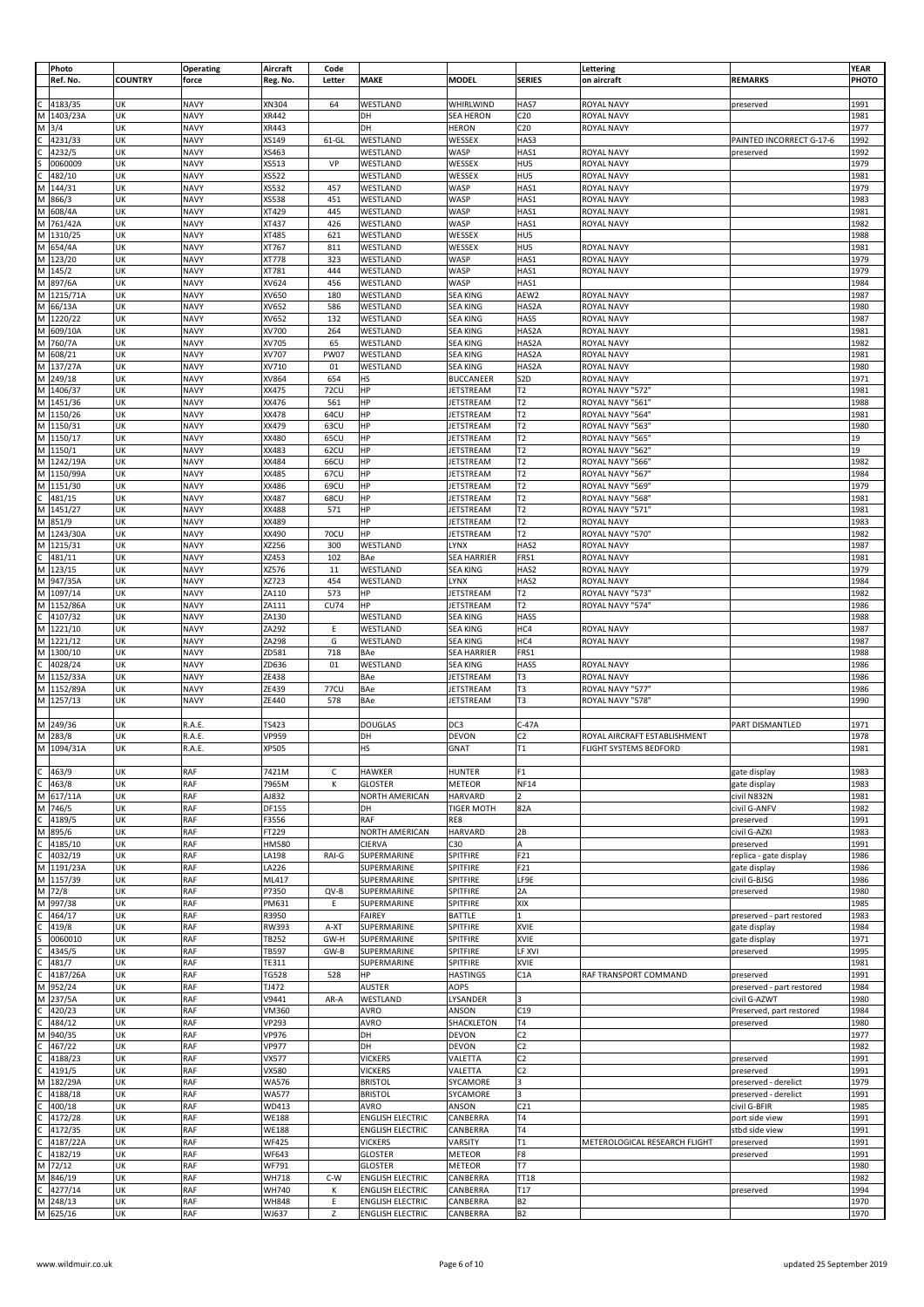|              | Photo      |                | <b>Operating</b> | Aircraft     | Code        |                         |                    |                    | Lettering              |                              | YEAR  |
|--------------|------------|----------------|------------------|--------------|-------------|-------------------------|--------------------|--------------------|------------------------|------------------------------|-------|
|              | Ref. No.   | <b>COUNTRY</b> | force            | Reg. No.     | Letter      | <b>MAKE</b>             | <b>MODEL</b>       | <b>SERIES</b>      | on aircraft            | <b>REMARKS</b>               | PHOTO |
|              |            |                |                  |              |             |                         |                    |                    |                        |                              |       |
|              |            |                |                  |              |             |                         |                    |                    |                        |                              |       |
| с            | 4193/3     | UK             | RAF              | WJ639        | 39          | <b>ENGLISH ELECTRIC</b> | CANBERRA           | <b>TT18</b>        |                        | preserved                    | 1991  |
| M            | 248/0      | UK             | RAF              | WJ870        | F           | <b>ENGLISH ELECTRIC</b> | CANBERRA           | T <sub>4</sub>     |                        |                              | 1970  |
| M            | 138/37     | UK             | RAF              | WJ903        |             | <b>VICKERS</b>          | VARSITY            | T1                 |                        | derelict                     | 1979  |
| C            | 457/13     | UK             | RAF              | WJ903        |             | <b>VICKERS</b>          | VARSITY            | T1                 |                        | part broken up               | 1983  |
|              | 4186/25A   | UK             | RAF              | WJ945        | 21          | <b>VICKERS</b>          | VARSITY            | T1                 |                        | preserved                    | 1991  |
|              |            | UK             | RAF              |              |             |                         |                    |                    |                        |                              |       |
| М            | 1138/17    |                |                  | WK111        | EA          | <b>ENGLISH ELECTRIC</b> | CANBERRA           | T17                |                        |                              | 1982  |
| C            | 4187/7A    | UK             | <b>RAF</b>       | WK991        |             | <b>GLOSTER</b>          | METEOR             | F8                 |                        | preserved                    | 1991  |
| Ċ            | 4188/25    | UK             | RAF              | WL181        | X           | <b>GLOSTER</b>          | METEOR             | F8                 |                        | preserved                    | 1991  |
| С            | 4230/28    | UK             | RAF              | WL349        |             | <b>GLOSTER</b>          | METEOR             | T7                 |                        | preserved                    | 1992  |
| М            | 639/8      | UK             | RAF              | WL375        |             | <b>GLOSTER</b>          | METEOR             | T7                 |                        | preserved - derelict         | 1981  |
| C            | 4275/26    | UK             | RAF              | WL626        | P           | <b>VICKERS</b>          | VARSITY            | T1                 |                        | preserved                    | 1994  |
|              |            | UK             | RAF              |              |             |                         |                    |                    | <b>ROYAL AIR FORCE</b> |                              | 1982  |
| M            | 749/7A     |                |                  | WL738        | 38          | AVRO                    | SHACKLETON         | MR <sub>2C</sub>   |                        | gate display                 |       |
| M            | 137/29A    | UK             | RAF              | WL756        |             | <b>AVRO</b>             | SHACKLETON         | AEW2               |                        |                              | 1980  |
| М            | 64/30      | UK             | <b>RAF</b>       | WL793        |             | AVRO                    | SHACKLETON         | AEW2               |                        |                              | 1978  |
| C            | 485/16     | UK             | RAF              | WS832        |             | <b>GLOSTER</b>          | <b>METEOR</b>      | <b>NF14</b>        |                        | preserved                    | 1981  |
| M            | 248/18     | UK             | RAF              | WT488        |             | <b>ENGLISH ELECTRIC</b> | CANBERRA           | T <sub>4</sub>     |                        |                              | 1970  |
| C            | 485/15     | UK             | RAF              | WZ507        |             | DH                      | VAMPIRE            | T11                |                        | civil G-VTII                 | 1981  |
|              |            | UK             | RAF              |              |             |                         |                    |                    |                        |                              |       |
| C            | 4172/21    |                |                  | WZ515        | $Z-X1$      | DH                      | VAMPIRE            | T11                |                        | preserved                    | 1991  |
| C            | 416/11     | UK             | RAF              | XB259        |             | <b>BLACKBURN</b>        | <b>BEVERLEY</b>    | C1                 |                        | part preserved               | 1985  |
| C            | 4229/9     | UK             | RAF              | XD163        | Х           | WESTLAND                | WHIRLWIND          | HAR10              |                        | preserved                    | 1992  |
|              | 4012/7     | UK             | RAF              | XD382        |             | DH                      | VAMPIRE            | T11                |                        | gate display                 | 1986  |
| M            | 855/22     | UK             | <b>RAF</b>       | XD403        |             | DH                      | VAMPIRE            | T11                | PAINTED "XE897         | preserved                    | 1983  |
| M            | 639/11     | UK             | RAF              | XD425        | 16          | DH                      | VAMPIRE            | T11                |                        | preserved                    | 1981  |
|              |            |                |                  |              |             |                         |                    |                    |                        |                              |       |
| C            | 464/14     | UK             | RAF              | XD547        |             | DH                      | VAMPIRE            | T11                |                        | preserved - nose pod only    | 1983  |
| М            | 639/10     | UK             | RAF              | XD622        | 32          | DH                      | VAMPIRE            | T11                |                        | Derelict - fuselage pod only | 1981  |
| C            | 4190/13A   | UK             | RAF              | XD622        | X           | DH                      | VAMPIRE            | T11                |                        | preserved                    | 1991  |
| С            | 4231/24    | UK             | RAF              | <b>XE477</b> |             | WESTLAND                | LYNX               | R                  |                        | preserved                    | 1992  |
| C            | 4013/5     | UK             | RAF              | XE624        | G           | <b>HAWKER</b>           | HUNTER             | FGA9               |                        | gate display                 | 1986  |
| М            | 285/22A    | UK             | RAF              | XF807        | c           | AVRO                    | SHACKLETON         | MR3                |                        |                              | 1976  |
|              |            |                |                  |              |             |                         |                    |                    |                        |                              |       |
| M            | 783/6      | UK             | RAF              | XG155        | $\mathbf 1$ | <b>HAWKER</b>           | <b>HUNTER</b>      | FGA9               |                        |                              | 1982  |
| C            | 4231/20    | UK             | <b>RAF</b>       | XG452        |             | <b>BRISTOL</b>          | BELVEDERE          | HC1                |                        | preserved                    | 1992  |
|              | 4189/15    | UK             | RAF              | XG518        |             | <b>BRISTOL</b>          | SYCAMORE           | <b>HR14</b>        |                        | preserved                    | 1991  |
|              | 4012/4     | UK             | RAF              | XG540        | $Y-S$       | <b>BRISTOL</b>          | SYCAMORE           | <b>HR14</b>        |                        | gate display                 | 1986  |
|              | 4232/11    | UK             | RAF              | XG547        | ST          | <b>BRISTOL</b>          | SYCAMORE           | Mk3                | CENTRAL FLYING SCHOOL  | preserved                    | 1992  |
|              | 4187/18A   | UK             | RAF              | XH648        | 57          | HP                      | <b>VICTOR</b>      | K1A                |                        | preserved                    | 1991  |
|              |            | UK             | RAF              |              |             | HP                      |                    |                    |                        |                              |       |
|              | 481/4      |                |                  | XH673        | 57          |                         | <b>VICTOR</b>      | K <sub>2</sub>     |                        |                              | 1981  |
|              | 4183/23    | UK             | RAF              | XH892        | J           | <b>GLOSTER</b>          | <b>JAVELIN</b>     | FAW9               |                        | preserved                    | 1991  |
|              | 463/14     | UK             | RAF              | XJ823        |             | AVRO                    | VULCAN             | B <sub>2</sub> A   |                        | preserved                    | 1983  |
| M            | 1097/12A   | UK             | RAF              | XK137        | M           | <b>HAWKER</b>           | HUNTER             | FGA9               |                        |                              | 1981  |
|              | 484/11     | UK             | RAF              | XK655        | 655         | DH                      | COMET              | 2R                 |                        | Preserved - stbd side view   | 1980  |
|              | 484/14     | UK             | RAF              | XK655        | 655         | DH                      | COMET              | 2R                 |                        | Preserved - port side view   | 1980  |
|              |            |                |                  |              |             |                         |                    |                    |                        |                              |       |
|              | 4028/9     | UK             | RAF              | XK655        | 655         | DH                      | COMET              | 2R                 |                        | view of flight deck          | 1986  |
|              | 4183/1A    | UK             | RAF              | XK695        | 695         | DH                      | COMET              | 2R                 |                        | preserved                    | 1991  |
| М            | 784/16     | UK             | RAF              | XL191        |             | HP                      | <b>VICTOR</b>      | K <sub>2</sub>     |                        |                              | 1982  |
|              | 4193/5     | UK             | RAF              | XL319        | 44          | <b>AVRO</b>             | VULCAN             | B <sub>2</sub>     |                        | preserved                    | 1991  |
|              | 4047/3     | UK             | RAF              | XL391        |             | AVRO                    | VULCAN             | B <sub>2</sub>     |                        | view of bomb aimers cabin    | 1986  |
|              | 4047/31    | UK             | RAF              | XL391        |             | <b>AVRO</b>             | VULCAN             | B <sub>2</sub>     |                        | view of flight deck          | 1986  |
| Ċ            |            | UK             | RAF              | XL391        |             | AVRO                    | VULCAN             |                    |                        |                              |       |
|              | 4047/35    |                |                  |              |             |                         |                    | B <sub>2</sub>     |                        | view of radio cabin          | 1986  |
| Ċ            | 4047/11    | UK             | RAF              | XL391        |             | <b>AVRO</b>             | VULCAN             | B <sub>2</sub>     |                        | preserved                    | 1986  |
| М            | 145/24     | UK             | RAF              | <b>XL425</b> |             | <b>AVRO</b>             | VULCAN             | B <sub>2</sub>     |                        |                              | 1979  |
| C            | 4276/32    | UK             | RAF              | XL569        | SC          | <b>HAWKER</b>           | <b>HUNTER</b>      | T <sub>7</sub>     |                        | preserved                    | 1994  |
| С            | 467/23     | UK             | RAF              | XM144        |             | <b>ENGLISH ELECTRIC</b> | LIGHTNING          | F <sub>1</sub>     |                        | gate display                 | 1982  |
| C            | 4408/5     | UK             | RAF              | XM300        |             | WESTLAND                | WESSEX             | HAS1               |                        | preserved                    | 1995  |
|              |            | UK             | RAF              |              |             |                         |                    |                    |                        |                              |       |
| M            | 56/14A     |                |                  | XM570        |             | <b>AVRO</b>             | VULCAN             | <b>B2</b>          |                        |                              | 1980  |
| $\mathsf{C}$ | 4379/23    | UK             | RAF              | XM575        |             | <b>AVRO</b>             | VULCAN             | B <sub>2</sub> A   |                        | preserved                    | 1995  |
|              | M 948/29A  | UK             | RAF              | XM597        |             | <b>AVRO</b>             | VULCAN             | <b>B2</b>          |                        | preserved                    | 1984  |
|              | M 781/9    | UK             | RAF              | XM607        | 44          | <b>AVRO</b>             | VULCAN             | B <sub>2</sub>     |                        |                              | 1982  |
|              | C 4143/19  | UK             | RAF              | XM655        |             | <b>AVRO</b>             | VULCAN             | <b>B2</b>          |                        | civil G-VULC                 | 1989  |
|              | M 248/9    | UK             | RAF              | XM717        |             | HP                      | <b>VICTOR</b>      | B <sub>2</sub>     |                        |                              | 1970  |
|              | M 288/12   | UK             | RAF              | XN511        | 21          | BAC                     | <b>JET PROVOST</b> | T3                 |                        | preserved - nose only        |       |
|              |            |                |                  |              |             |                         |                    |                    |                        |                              | 1981  |
| $\mathsf{C}$ | 4188/33    | UK             | RAF              | XP627        |             | BAC                     | <b>JET PROVOST</b> | T <sub>4</sub>     |                        | preserved                    | 1991  |
| $\mathsf{C}$ | 4020/8     | UK             | RAF              | XP745        | н           | <b>ENGLISH ELECTRIC</b> | LIGHTNING          | F3                 |                        | gate display                 | 1986  |
| c            | 4182/18    | UK             | RAF              | XR485        | Q           | WESTLAND                | WHIRLWIND          | <b>HAR10</b>       |                        | preserved                    | 1991  |
|              | M 781/2    | UK             | RAF              | XR499        | W           | WESTLAND                | WESSEX             | HC <sub>2</sub>    |                        |                              | 1982  |
|              | $M$ 2/9    | UK             | RAF              | XR501        |             | WESTLAND                | WESSEX             | HAR2               | <b>RESCUE</b>          |                              | 1977  |
|              | M 780/21A  | UK             | RAF              | XR806        | 806         | <b>VICKERS</b>          | VC10               | C1                 | ROYAL AIR FORCE        |                              | 1982  |
| c            | 4066/23    | UK             | RAF              | XR807        | 807         | <b>VICKERS</b>          | VC10               | C1                 | ROYAL AIR FORCE        |                              | 1987  |
| $\mathsf{C}$ |            |                |                  |              |             |                         | LIGHTNING          | T5                 |                        |                              |       |
|              | 4189/10    | UK             | RAF              | XS456        | DX          | <b>ENGLISH ELECTRIC</b> |                    |                    |                        | preserved                    | 1991  |
|              | M 1365/35  | UK             | RAF              | XS710        | $\circ$     | HS                      | 125                | <b>DOMINIE T1</b>  | O                      |                              | 1989  |
|              | M 1450/68  | UK             | RAF              | XS713        | c           | BAe                     | 125                | <b>DOMINIE T1</b>  |                        |                              | 1985  |
|              | M 884/6    | UK             | RAF              | XS791        |             | HS                      | 748                | ANDOVER CC2        | ROYAL AIR FORCE        |                              | 1983  |
|              | M 853/19   | UK             | RAF              | XS793        |             | HS                      | 748                | <b>ANDOVER CC2</b> |                        | Royal Flight                 | 1983  |
| $\mathsf{C}$ | 4181/11A   | UK             | RAF              | XS863        |             | WESTLAND                | WESSEX             | HAS1               |                        | preserved                    | 1991  |
|              | M 783/5    | UK             | RAF              | XS899        | AA          | <b>ENGLISH ELECTRIC</b> | LIGHTNING          | F6                 |                        |                              | 1982  |
|              |            |                |                  |              |             |                         |                    |                    |                        |                              |       |
| $\mathsf{C}$ | 4231/29    | UK             | RAF              | XT472        |             | WESTLAND                | WESSEX             | HU5                |                        | preserved                    | 1992  |
|              | M 136/30   | UK             | RAF              | XT602        |             | WESTLAND                | WESSEX             | HAR2               | <b>RESCUE</b>          |                              | 1980  |
|              | M 12/22    | UK             | RAF              | XT604        |             | WESTLAND                | WESSEX             | HAR2               | <b>RESCUE</b>          |                              | 1977  |
|              | M 1404/5   | UK             | RAF              | XT870        | S           | MD                      | PHANTOM            | FG1                |                        |                              | 1981  |
|              | M 1403/7   | UK             | RAF              | XV 229       |             | HS                      | NIMROD             | MR1                |                        | hemp colour scheme           | 1981  |
|              | M 970/9    | UK             | RAF              | XV102        | 102         | <b>VICKERS</b>          | VC10               | C1                 | ROYAL AIR FORCE        |                              | 1985  |
|              |            |                |                  |              |             |                         |                    |                    |                        |                              |       |
| M            | 691/1A     | UK             | RAF              | XV103        |             | <b>VICKERS</b>          | VC10               | C1                 |                        |                              | 1982  |
| C            | 4096/18    | UK             | RAF              | XV105        |             | <b>VICKERS</b>          | VC10               | C1                 |                        | port side view               | 1988  |
| $\mathsf{C}$ | 4096/19    | UK             | RAF              | XV105        |             | <b>VICKERS</b>          | VC10               | C1                 |                        | stbd side view               | 1988  |
| c            | 4062/18    | UK             | RAF              | XV107        | 107         | <b>VICKERS</b>          | VC10               | C1                 | ROYAL AIR FORCE        |                              | 1987  |
| M            | 77/10A     | UK             | RAF              | XV182        | 182         | LOCKHEED                | <b>HERCULES</b>    | C1                 | ROYAL AIR FORCE        |                              | 1978  |
|              | M 1356/21A | UK             | RAF              | XV199        |             | LOCKHEED                | <b>HERCULES</b>    | C1                 |                        |                              | 19    |
|              |            |                |                  |              |             |                         |                    |                    |                        |                              |       |
|              | M 111/16A  | UK             | RAF              | XV208        |             | LOCKHEED                | <b>HERCULES</b>    | W <sub>2</sub>     |                        |                              | 1975  |
|              | M 1094/8   | UK             | RAF              | XV226        | 26          | НS                      | NIMROD             | MR1                |                        |                              | 1980  |
|              | M 1450/73  | UK             | RAF              | XV232        | 32          | HS                      | NIMROD             | MR1                |                        |                              | 1985  |
| c            | 4060/30    | UK             | RAF              | XV234        | 34          | HS                      | NIMROD             | MR <sub>2</sub> P  |                        |                              | 1987  |
|              | M 255/18A  | UK             | RAF              | XV239        | 39          | HS                      | NIMROD             | MR1                |                        |                              | 1981  |
|              | M 1408/5   | UK             | RAF              | XV240        |             | HS                      | <b>NIMROD</b>      | MR1                |                        | hemp colour scheme           | 1982  |
|              |            |                |                  |              |             |                         |                    |                    |                        |                              |       |
|              | M 1401/15A | UK             | RAF              | XV244        | 44          | HS                      | NIMROD             | MR1                |                        | hemp colour scheme           | 1980  |
|              | M 1402/16A | UK             | RAF              | XV245        | 45          | $\mathsf{HS}$           | NIMROD             | MR1                |                        | hemp colour scheme           | 1979  |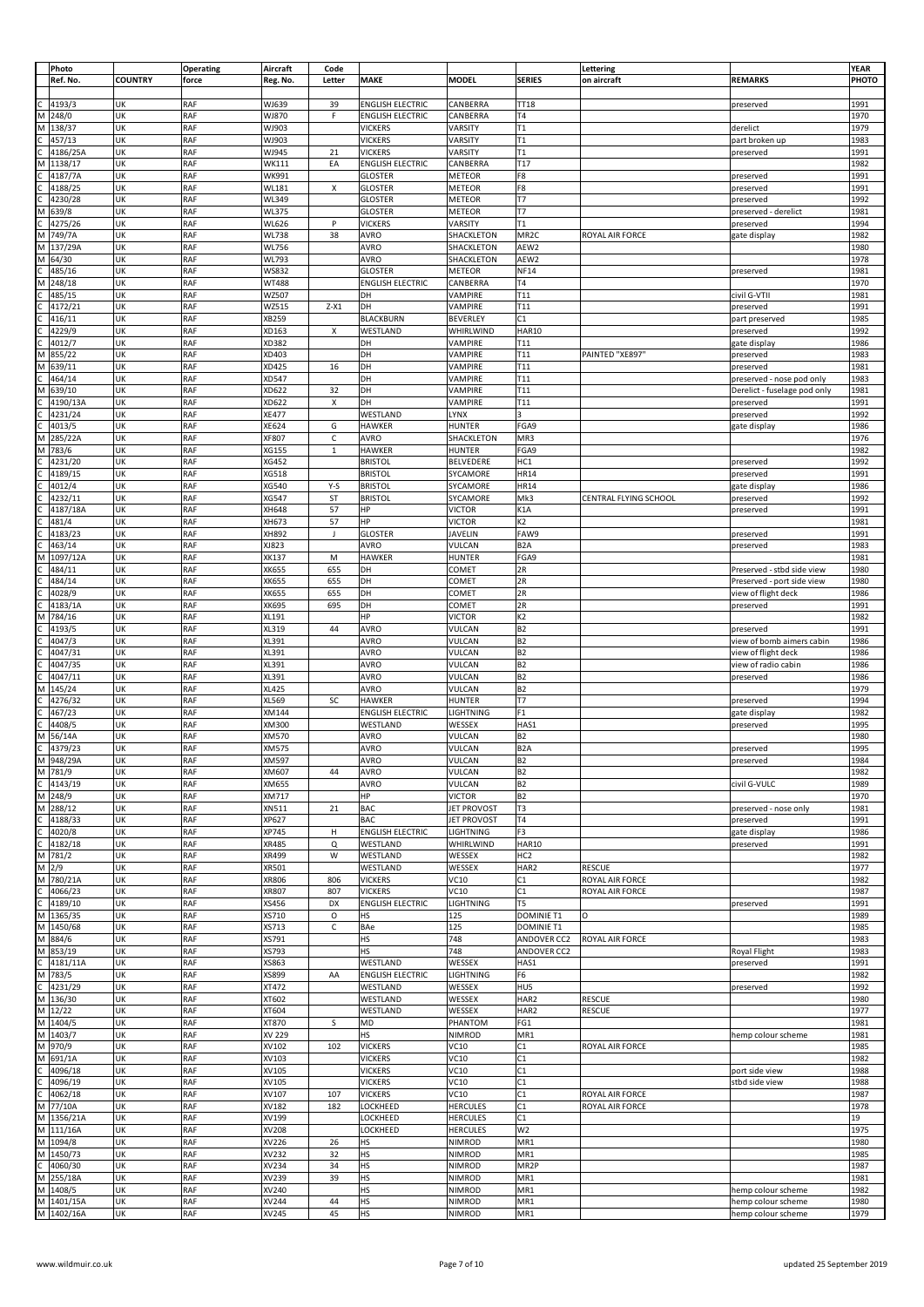|              | Photo       |                | <b>Operating</b> | Aircraft     | Code           |                          |                    |                   | Lettering             |                               | YEAR  |
|--------------|-------------|----------------|------------------|--------------|----------------|--------------------------|--------------------|-------------------|-----------------------|-------------------------------|-------|
|              | Ref. No.    | <b>COUNTRY</b> | force            | Reg. No.     | Letter         | <b>MAKE</b>              | <b>MODEL</b>       | <b>SERIES</b>     | on aircraft           | <b>REMARKS</b>                | PHOTO |
|              |             |                |                  |              |                |                          |                    |                   |                       |                               |       |
|              |             |                |                  |              |                |                          |                    |                   |                       |                               |       |
|              | M 1402/25   | UK             | RAF              | XV245        | 45             | HS                       | NIMROD             | MR1               |                       | hemp colour scheme            | 1980  |
|              | M 1401/9    | UK             | RAF              | XV247        | 47             | HS                       | NIMROD             | MR1               |                       | hemp colour scheme            | 1981  |
| M            | 1401/23A    | UK             | RAF              | XV252        | 52             | HS                       | NIMROD             | MR1               |                       | white colour scheme           | 1981  |
| M            | 1402/11     | UK             | <b>RAF</b>       | XV253        | 53             | HS                       | NIMROD             | MR1               |                       | hemp colour scheme            | 1980  |
| c            | 467/2       | UK             | RAF              | XV253        | 53             | HS                       | NIMROD             | MR <sub>2</sub> P |                       |                               | 1982  |
| M            | 1401/6      | UK             | RAF              | XV260        | 60             | HS                       | NIMROD             | MR1               |                       |                               | 1980  |
|              |             |                |                  |              |                |                          |                    |                   |                       | hemp colour scheme            |       |
| M            | 1401/27     | UK             | RAF              | XV261        | 61             | HS                       | NIMROD             | MR1               |                       | hemp colour scheme            | 1980  |
| M            | 292/18A     | UK             | RAF              | XV292        | 292            | LOCKHEED                 | <b>HERCULES</b>    | C1                | ROYAL AIR FORCE       |                               | 1981  |
| c            | 4276/24     | UK             | RAF              | XV350        |                | <b>BLACKBURN</b>         | <b>BUCCANEER</b>   | S <sub>2</sub> B  |                       | preserved                     | 1994  |
| C            | 4462/5      | UK             | RAF              | XV422        |                | MD                       | PHANTOM            | FGR2              |                       | gate display                  | 1998  |
|              |             |                |                  |              |                |                          |                    |                   |                       |                               |       |
| M            | 1402/40     | UK             | RAF              | XV473        | L              | MD                       | PHANTOM            | FGR <sub>2</sub>  |                       |                               | 1981  |
| M            | 1402/32A    | UK             | RAF              | XV495        | L              | MD                       | PHANTOM            | FGR <sub>2</sub>  |                       |                               | 1981  |
| c            | 467/5       | UK             | <b>RAF</b>       | XV571        | Α              | MD                       | PHANTOM            | FG1               |                       |                               | 1982  |
| M            | 779/30      | UK             | RAF              | XV590        | X              | MD                       | PHANTOM            | FG1               |                       |                               | 1982  |
| M            | 1328/32     | UK             | RAF              | XV720        |                | WESTLAND                 | WESSEX             | HC <sub>2</sub>   |                       |                               | 1987  |
|              |             |                |                  |              |                |                          |                    |                   |                       |                               |       |
| M            | 781/3       | UK             | RAF              | XV752        | 04             | НS                       | HARRIER            | GR3               |                       |                               | 1982  |
| D            | 00000020    | UK             | RAF              | XV752        | В              | HS                       | <b>HARRIER</b>     | GR3               |                       | Preserved                     | 2008  |
| C            | 469/21      | UK             | RAF              | XW207        | CD             | WESTLAND                 | PUMA               | HC1               |                       |                               | 1982  |
| M            | 1098/26A    | UK             | RAF              | XW269        | 06             | НS                       | HARRIER            | T <sub>4</sub>    |                       |                               | 1980  |
| M            | 187/26      | UK             | <b>RAF</b>       | XW293        | z              | BAC                      | <b>JET PROVOST</b> | T5B               |                       |                               | 1980  |
|              |             |                |                  |              |                |                          |                    |                   |                       |                               |       |
| M            | 145/13      | UK             | <b>RAF</b>       | XW307        | S              | BAC                      | <b>JET PROVOST</b> | T5                |                       |                               | 1979  |
| M            | 1300/6      | UK             | RAF              | XW321        | CF-132         | BAC                      | <b>JET PROVOST</b> | T5A               |                       |                               | 1988  |
| C            | 467/3       | UK             | RAF              | XW359        | 128            | BAC                      | <b>JET PROVOST</b> | T <sub>5</sub> A  |                       |                               | 1982  |
| M            | 1450/63     | UK             | RAF              | XW428        | 70             | BAC                      | <b>JET PROVOST</b> | T5                | 1 FTS                 |                               | 1985  |
| M            | 708/36A     | UK             | RAF              | XW435        | $\sqrt{4}$     | BAC                      | <b>JET PROVOST</b> | T5A               |                       |                               | 1982  |
|              |             |                |                  |              |                |                          |                    |                   |                       |                               |       |
| C            | 472/14A     | UK             | RAF              | XW788        |                | HS                       | 125                | CC1               |                       |                               | 1982  |
| M            | 106/30      | UK             | RAF              | XX156        |                | HS                       | <b>HAWK</b>        | T1                |                       |                               | 19    |
| C            | 467/6       | UK             | RAF              | XX158        | 158            | HS                       | <b>HAWK</b>        | T1                |                       |                               | 1982  |
| c            | 481/8       | UK             | RAF              | XX162        |                | HS                       | <b>HAWK</b>        | T1                |                       | display replica               | 1981  |
|              |             |                |                  |              |                |                          |                    |                   |                       |                               |       |
| M            | 782/24      | UK             | RAF              | XX177        | 177            | HS                       | <b>HAWK</b>        | T1                |                       |                               | 1982  |
| M            | 1450/66     | UK             | RAF              | XX179        | 179            | BAe                      | <b>HAWK</b>        | T1                |                       |                               | 1985  |
| M            | 139/5       | UK             | RAF              | XX205        | 120            | HS                       | <b>HAWK</b>        | T1                |                       |                               | 19    |
| M            | 1356/6A     | UK             | RAF              | XX225        |                | BAe                      | <b>HAWK</b>        | T1                |                       |                               | 19    |
| c            | 482/6       | UK             | <b>RAF</b>       | XX306        |                | HS                       | <b>HAWK</b>        | T1                |                       | <b>Red Arrows</b>             | 1981  |
|              |             |                |                  |              |                |                          |                    |                   |                       |                               |       |
| M            | 711/5       | UK             | RAF              | XX323        | 323            | HS                       | <b>HAWK</b>        | T1                |                       |                               | 1982  |
| M            | 1188/10     | UK             | RAF              | XX481        | 81             | HP                       | JETSTREAM          | T1                |                       |                               | 1987  |
| M            | 1151/25A    | UK             | RAF              | XX482        | J              | HP                       | JETSTREAM          | T1                |                       |                               | 1981  |
|              | M 1152/24A  | UK             | RAF              | XX491        | К              | HP                       | JETSTREAM          | T1                |                       |                               | 1981  |
|              | M 1151/15   | UK             | RAF              | XX492        | Α              | HP                       | JETSTREAM          | T1                |                       |                               | 1981  |
|              |             |                |                  |              |                |                          |                    |                   |                       |                               |       |
| M            | 1455/14A    | UK             | RAF              | XX494        | 71             | HP                       | JETSTREAM          | T1                |                       |                               | 1978  |
|              | M 1151/18A  | UK             | RAF              | XX496        | D              | HP                       | JETSTREAM          | T1                |                       |                               | 1982  |
| M            | 1151/10     | UK             | RAF              | XX497        | E              | HP                       | JETSTREAM          | T1                |                       |                               | 1979  |
|              | M 1151/4A   | UK             | RAF              | XX498        | F              | ΗP                       | JETSTREAM          | T1                |                       |                               | 1980  |
|              |             |                |                  |              |                |                          |                    |                   |                       |                               |       |
| M            | 1241/15     | UK             | RAF              | XX499        | G              | HP                       | <b>JETSTREAM</b>   | T1                |                       |                               | 1977  |
|              | M 1152/20   | UK             | <b>RAF</b>       | <b>XX500</b> | 77             | HP                       | JETSTREAM          | T1                |                       |                               | 1977  |
| M            | 1152/21A    | UK             | <b>RAF</b>       | <b>XX500</b> | $\mathsf H$    | HP                       | JETSTREAM          | T1                |                       |                               | 1982  |
| C            | 4330/20A    | UK             | RAF              | XX500        |                | HP                       | JETSTREAM          | T1                |                       |                               | 1994  |
| M            | 782/19      | UK             | RAF              | XX507        |                | HS                       | 125                | CC <sub>2</sub>   |                       |                               | 1981  |
|              |             |                |                  |              |                |                          |                    |                   |                       |                               |       |
| M            | 1353/21A    | UK             | RAF              | XX515        | $\overline{7}$ | <b>SCOTTISH AVIATION</b> | <b>BULLDOG</b>     | T1                |                       | detail view of engine         | 1990  |
| M            | 1353/20A    | UK             | RAF              | XX515        | $\overline{7}$ | <b>SCOTTISH AVIATION</b> | <b>BULLDOG</b>     | T1                |                       | on major overhaul             | 1990  |
| C            | 4146/28     | UK             | RAF              | XX515        | $\overline{7}$ | <b>SCOTTISH AVIATION</b> | <b>BULLDOG</b>     | T1                |                       |                               | 1990  |
| M            | 136/25      | UK             | <b>RAF</b>       | XX533        | 16             | <b>SCOTTISH AVIATION</b> | <b>BULLDOG</b>     | T1                |                       |                               | 1980  |
| М            | 676/17A     | UK             | RAF              | XX560        |                | <b>SCOTTISH AVIATION</b> | <b>BULLDOG</b>     | T1                |                       |                               | 1982  |
|              |             |                |                  |              |                |                          |                    |                   |                       |                               |       |
| c            | 4063/21     | UK             | <b>RAF</b>       | XX660        | Α              | <b>SCOTTISH AVIATION</b> | <b>BULLDOG</b>     | T1                |                       | scrap - rear fuselage         | 1987  |
| $\mathsf{C}$ | 4063/35A    | UK             | RAF              | XX660        | А              | SCOTTISH AVIATION        | <b>BULLDOG</b>     | T1                |                       | scrap - cockpit section       | 1987  |
|              | C 4010/22   | UK             | RAF              | XX662        |                | <b>SCOTTISH AVIATION</b> | <b>BULLDOG</b>     | T1                |                       | fuselage wreckage             | 1986  |
|              | M 784/9     | UK             | RAF              | XX665        | Ε              | <b>SCOTTISH AVIATION</b> | <b>BULLDOG</b>     | T1                |                       |                               | 1982  |
|              | M 784/18    |                | RAF              |              |                |                          |                    |                   |                       |                               |       |
|              |             | UK             |                  | XX667        | D              | <b>SCOTTISH AVIATION</b> | <b>BULLDOG</b>     | T1                |                       |                               | 1982  |
|              | M 851/14    | UK             | RAF              | XX698        |                | <b>SCOTTISH AVIATION</b> | <b>BULLDOG</b>     | T1                |                       |                               | 1983  |
|              | M 677/23A   | UK             | RAF              | XX702        |                | <b>SCOTTISH AVIATION</b> | <b>BULLDOG</b>     | T1                |                       |                               | 1982  |
| $\mathsf{C}$ | 4118/27     | UK             | RAF              | XX709        | C              | <b>SCOTTISH AVIATION</b> | <b>BULLDOG</b>     | T1                |                       | on maintenance check          | 1989  |
|              | M 1403/39   | UK             | RAF              | XX711        | Ε              | <b>SCOTTISH AVIATION</b> | <b>BULLDOG</b>     | T1                |                       |                               | 1981  |
| c            | 4010/26     | UK             | RAF              | XX714        |                | <b>SCOTTISH AVIATION</b> | <b>BULLDOG</b>     | T1                |                       |                               | 1986  |
|              |             |                |                  |              |                |                          |                    |                   |                       |                               |       |
|              | M 710/7A    | UK             | RAF              | XX748        | 20             | SEPECAT                  | <b>JAGUAR</b>      | GR1               |                       |                               | 1982  |
|              | M 1404/24   | UK             | RAF              | XX750        | 22             | SEPECAT                  | <b>JAGUAR</b>      | GR1               |                       |                               | 1981  |
|              | M 711/11    | UK             | RAF              | XX752        | 06             | SEPECAT                  | <b>JAGUAR</b>      | GR1               |                       |                               | 1982  |
| c            | 467/13      | UK             | RAF              | XX846        | А              | SEPECAT                  | <b>JAGUAR</b>      | T <sub>2</sub>    |                       |                               | 1982  |
|              | M 783/20    | UK             | RAF              | XZ430        | 430            | HS                       | <b>BUCCANEER</b>   | S <sub>2</sub> B  |                       |                               | 1982  |
|              | M 1098/5A   | UK             | RAF              | XZ432        | $\circ$        | <b>HS</b>                | <b>BUCCANEER</b>   | S <sub>2</sub> B  |                       |                               | 1981  |
|              |             |                |                  |              |                |                          |                    |                   |                       |                               |       |
|              | M 885/14    | UK             | RAF              | XZ593        |                | WESTLAND                 | <b>SEA KING</b>    | HAR3              | <b>RESCUE</b>         |                               | 1983  |
|              | M 610/25A   | UK             | RAF              | xz594        |                | WESTLAND                 | <b>SEA KING</b>    | HAR3              | RESCUE                |                               | 1981  |
|              | M 141/35    | UK             | RAF              | XZ595        |                | WESTLAND                 | <b>SEA KING</b>    | HAR3              | <b>RESCUE</b>         |                               | 1979  |
|              | M 1098/19   | UK             | RAF              | ZA329        | <b>B52</b>     | PANAVIA                  | <b>TORNADO</b>     | GR1               |                       |                               | 1981  |
|              | M 1388/0    | UK             | RAF              | ZA540        |                | PANAVIA                  | <b>TORNADO</b>     | GR1T              |                       |                               | 1983  |
|              |             |                |                  |              |                |                          |                    |                   |                       |                               |       |
| $\mathsf{c}$ | 467/15      | UK             | RAF              | ZA585        | 585            | PANAVIA                  | <b>TORNADO</b>     | GR1               |                       |                               | 1982  |
| M            | 1355/31A    | UK             | RAF              | ZA707        |                | <b>BOEING</b>            | CHINOOK            | HC1               |                       |                               | 19    |
| c            | 467/21      | UK             | RAF              | ZA708        | BE             | <b>BOEING</b>            | CHINOOK            | HC1               | ROYAL AIR FORCE       |                               | 1982  |
| c            | 4201/21     | UK             | RAF              | ZD949        |                | LOCKHEED                 | TRISTAR            | K1                | ROYAL AIR FORCE       | stbd side view                | 1992  |
| $\mathsf{C}$ |             |                | RAF              |              |                |                          |                    |                   |                       |                               |       |
|              | 4201/20     | UK             |                  | ZD949        |                | LOCKHEED                 | TRISTAR            | K1                | ROYAL AIR FORCE       | stbd side view                | 1992  |
|              | M 1371/36   | UK             | RAF              | ZE700        |                | BAe                      | 146                | CC1               |                       | Royal Flight                  | 1989  |
|              | M 1149/2    | UK             | RAF              | ZE701        |                | BAe                      | 146                | CC1               |                       | Royal Flight                  | 1987  |
| $\mathsf{C}$ | 4287/3A     | UK             | RAF              | ZE702        |                | BAe                      | 146                | CC <sub>2</sub>   |                       | Royal Flight                  | 1994  |
|              | M 1528/24   | UK             | RAF              | ZE764        | DH             | BAe                      | <b>TORNADO</b>     | F <sub>3</sub>    |                       |                               | 1992  |
|              |             |                |                  |              |                |                          |                    |                   |                       |                               |       |
| c            | 4129/17     | UK             | RAF              | ZE792        | DG             | PANAVIA                  | TORNADO            | F3                |                       |                               | 1989  |
| C            | 4172/13     | UK             | RAF              | ZF583        |                | BAC                      | LIGHTNING          | F53               |                       | preserved                     | 1991  |
| C            | 4167/21A    | UK             | RAF              | ZF584        |                | BAC                      | LIGHTNING          | F53               |                       | gate display                  | 1990  |
| C            | 4276/26     | UK             | RAF              | ZF588        | L              | <b>ENGLISH ELECTRIC</b>  | LIGHTNING          | F53               |                       | preserved                     | 1994  |
| c            | 4190/9A     | UK             | RAF              | ZF594        |                | BAC                      | LIGHTNING          | F53               |                       | preserved - no tailfin        | 1991  |
|              | M 1528/8A   | UK             | RAF              | ZG478        | AN             | BAe                      | HARRIER            | GR7               |                       |                               | 1992  |
|              |             |                |                  |              |                |                          |                    |                   |                       |                               |       |
|              |             |                |                  |              |                |                          |                    |                   |                       |                               |       |
|              |             |                |                  |              |                |                          |                    |                   |                       |                               |       |
|              | M 1486/33   | <b>USA</b>     | ARMY             | 429637       | 637            | BEECH                    | 18                 | <b>UC-45J</b>     | <b>U.S. AIR FORCE</b> | preserved ex 29637 of US Navy | 1983  |
|              | M 798/17A   | <b>USA</b>     | ARMY             | 67-018909    |                | GRUMMAN                  | <b>MOHAWK</b>      | $OV-1D$           | UNITED STATES ARMY    |                               | 1982  |
|              | $C$ 4108/26 | <b>USA</b>     | ARMY             | 67-018910    |                | GRUMMAN                  |                    |                   | UNITED STATES ARMY    |                               | 1988  |
|              |             |                |                  |              |                |                          | MOHAWK             | $OV-1D$           |                       |                               |       |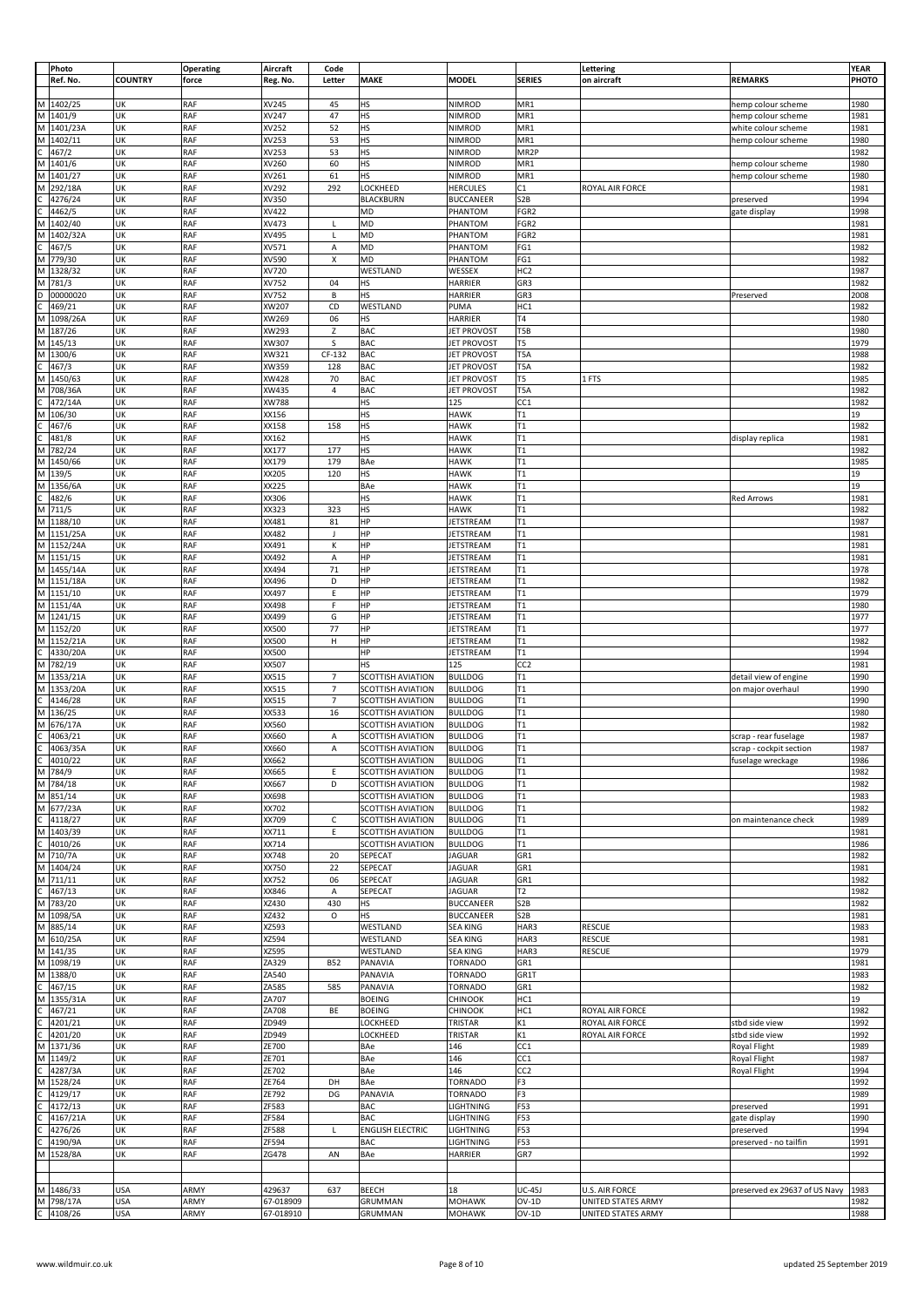|              | Photo      |                |                           | Aircraft  | Code          |                       |                    |                 | Lettering                    |                           | YEAR  |
|--------------|------------|----------------|---------------------------|-----------|---------------|-----------------------|--------------------|-----------------|------------------------------|---------------------------|-------|
|              | Ref. No.   | <b>COUNTRY</b> | <b>Operating</b><br>force |           | Letter        | MAKE                  | <b>MODEL</b>       | <b>SERIES</b>   | on aircraft                  | <b>REMARKS</b>            | РНОТО |
|              |            |                |                           | Reg. No.  |               |                       |                    |                 |                              |                           |       |
|              |            |                |                           |           |               |                       |                    |                 |                              |                           |       |
|              | M 1505/36A | <b>USA</b>     | ARMY                      | 68-015930 |               | <b>GRUMMAN</b>        | <b>MOHAWK</b>      | $OV-1D$         | <b>UNITED STATES ARMY</b>    |                           | 1990  |
| C            | 4108/24    | <b>USA</b>     | ARMY                      | 68-015943 |               | GRUMMAN               | MOHAWK             | $OV-1D$         | UNITED STATES ARMY           |                           | 1988  |
| M            | 798/22A    | <b>USA</b>     | ARMY                      | 68-015951 |               | GRUMMAN               | MOHAWK             | $OV-1D$         | UNITED STATES ARMY           |                           | 1982  |
| M            | 1506/4A    | <b>USA</b>     | ARMY                      | 69-017007 |               | GRUMMAN               | MOHAWK             | $0V-1$          | UNITED STATES ARMY           |                           | 1991  |
| C            | 1399/86    | <b>USA</b>     | ARMY                      | 70--15899 |               | BEECH                 | KING AIR           | RU-21H          | <b>US ARMY</b>               |                           |       |
| М            | 1450/91    | <b>USA</b>     | ARMY                      | 70-015886 |               | <b>BEECH</b>          | KING AIR           | <b>RU-21E</b>   | <b>US ARMY</b>               |                           | 1985  |
|              |            |                |                           |           |               |                       |                    |                 |                              |                           |       |
| M            | 1505/4     | <b>USA</b>     | ARMY                      | 70-015903 | 0-15903       | <b>BEECH</b>          | KING AIR           | <b>RU-21G</b>   |                              |                           | 1990  |
| M            | 795/11     | <b>USA</b>     | ARMY                      | 78-023126 |               | <b>BEECH</b>          | <b>KING AIR</b>    | $C-12A$         | UNITED STATES ARMY           |                           | 1982  |
|              | M 1208/36  | <b>USA</b>     | ARMY                      | 85-001263 | PRNG          | <b>BEECH</b>          | KING AIR           | $C-12$          | U.S. ARMY                    |                           | 1987  |
|              |            |                |                           |           |               |                       |                    |                 |                              |                           |       |
| M            | 608/25     | <b>USA</b>     | <b>CIVIL</b>              | 42-007767 |               | <b>AERONCA</b>        | A65                | TAC             |                              | <b>REALLY G-BIHW</b>      | 1981  |
|              | M 1304/42A | <b>USA</b>     | <b>CIVIL</b>              | 44-008846 | GM-F          | <b>BOEING</b>         | $B-17$             | G               | <b>USAAF COLOURS</b>         |                           | 1986  |
|              | M 1517/28  |                |                           |           |               |                       |                    |                 |                              | F-AZDX                    |       |
|              |            | <b>USA</b>     | CIVIL                     | 44-085740 | UD-F          | <b>BOEING</b>         | $B-17$             | G               |                              | N5017W                    | 1983  |
|              | M 1433/42A | <b>USA</b>     | <b>CIVIL</b>              | 44-085784 | U-E           | <b>BOEING</b>         | $B-17$             | G               | <b>USAAF COLOURS</b>         | <b>N17TF</b>              | 19    |
| M            | 957/4      | <b>USA</b>     | CIVIL                     | 44-085784 | YB-E          | <b>BOEING</b>         | $B-17$             | G               | <b>USAAF COLOURS</b>         | G-BEDF                    | 1982  |
| M            | 957/4      | <b>USA</b>     | CIVIL                     | 44-085784 | J-E           | <b>BOEING</b>         | $B-17$             | G               | <b>USAAF COLOURS</b>         | G-BEDF                    | 1982  |
| M            | 710/10A    | <b>USA</b>     | CIVIL                     | 45-004537 |               | PIPER                 | $L - 4$            |                 |                              | <b>REALLY G-BFDL</b>      | 1982  |
| M            | 639/13A    | <b>USA</b>     | CIVIL                     | 54-002163 | 11-YG         | <b>NORTH AMERICAN</b> | <b>SUPER SABRE</b> | F-100D          | <b>USAF</b>                  | PRESERVED, EX FRENCH AF   | 1981  |
|              |            |                |                           |           |               |                       |                    |                 |                              |                           |       |
|              |            |                |                           |           |               |                       |                    |                 |                              |                           |       |
| M            | 795/19     | <b>USA</b>     | COASTGUARD                | 01        |               | GRUMMAN               | <b>GULFSTREAM</b>  | $C-11$          | <b>COAST GUARD</b>           |                           | 1979  |
| c            | 422/3      | <b>USA</b>     | COASTGUARD                | 1385      |               | <b>SIKORSKY</b>       | <b>HH-52</b>       | А               | <b>COAST GUARD</b>           |                           | 1984  |
| $\mathsf{C}$ | 422/4      | <b>USA</b>     | COASTGUARD                | 1406      |               | <b>SIKORSKY</b>       | HH-52              |                 | <b>COAST GUARD</b>           |                           | 1984  |
| M            | 1357/21A   | <b>USA</b>     | COASTGUARD                | 1717      |               | LOCKHEED              | HERCULES           | <b>HC-130H</b>  |                              |                           | 19    |
| M            | 1200/71    | <b>USA</b>     | COASTGUARD                | 2122      | <b>MIAMI</b>  | DASSAULT              | <b>FALCON</b>      | 20              | <b>COAST GUARD</b>           |                           | 1987  |
|              | M 1211/24  | <b>USA</b>     | COASTGUARD                | 5782      | <b>MIAMI</b>  | CONVAIR               | 440                | HC-131A         | <b>COAST GUARD</b>           |                           | 1978  |
|              |            |                |                           |           |               |                       |                    |                 |                              |                           |       |
|              | M 1121/16A | <b>USA</b>     | COASTGUARD                | 5785      | <b>MIAMI</b>  | CONVAIR               | 440                | <b>HC-131A</b>  | <b>COAST GUARD</b>           |                           | 1978  |
| M            | 719/25     | <b>USA</b>     | COASTGUARD                | 5794      | <b>MIAM</b>   | CONVAIR               | 440                | <b>HC-131A</b>  | <b>COAST GUARD</b>           |                           | 1979  |
| M            | 1201/44    | <b>USA</b>     | COASTGUARD                | 6508      | <b>MIAM</b>   | AEROSPATIALE          | <b>DAUPHIN</b>     |                 | <b>COAST GUARD</b>           |                           | 1987  |
| M            | 1200/60    | <b>USA</b>     | COASTGUARD                | 6510      | <b>MIAMI</b>  | AEROSPATIALE          | <b>DAUPHIN</b>     |                 | <b>COAST GUARD</b>           |                           | 1987  |
|              | M 1201/7   | <b>USA</b>     | COASTGUARD                | 6511      | MIAMI         | AEROSPATIALE          | <b>DAUPHIN</b>     |                 | <b>COAST GUARD</b>           |                           | 1987  |
|              | M 1201/12  | <b>USA</b>     | COASTGUARD                | 6545      | MIAMI         | AEROSPATIALE          | <b>DAUPHIN</b>     |                 | <b>COAST GUARD</b>           |                           | 1987  |
|              |            |                |                           |           |               |                       |                    |                 |                              |                           |       |
|              |            |                |                           |           |               |                       |                    |                 |                              |                           |       |
| M            | 251/11     | <b>USA</b>     | <b>NAVY</b>               | 017191    |               | <b>DOUGLAS</b>        | DC3                | R4D-8           | UNITED STATES NAVY           |                           | 1970  |
| M            | 1517/36A   | <b>USA</b>     | <b>NAVY</b>               | 050819    |               | DOUGLAS               | DC3                | $C-47B$         | NAVAL AIR TRANSPORT SERVICE  | ACTUALLY N229GB PRESERVED | 1983  |
| C            | 475/5      | <b>USA</b>     | <b>NAVY</b>               | 128427    | 427           | <b>DOUGLAS</b>        | DC6                | <b>VC-118B</b>  | UNITED STATES MARINES        |                           | 1981  |
| M            | 324/10     | <b>USA</b>     | <b>NAVY</b>               | 131610    | <b>RV</b>     | <b>DOUGLAS</b>        | DC6                | R6D-1           | UNITED STATES NAVY           |                           | 1972  |
| M            | 1365/40A   | <b>USA</b>     | <b>NAVY</b>               | 131659    |               | LOCKHEED              | CONSTELLATIO       | $C-121J$        | U.S. NAVY NAS AGANA          |                           | 19    |
|              |            |                |                           |           |               |                       |                    |                 |                              |                           |       |
| M            | 1330/15    | <b>USA</b>     | <b>NAVY</b>               | 138179    |               | NORTH AMERICAN        | $T-28$             |                 |                              | preserved                 | 1987  |
| M            | 1495/10    | <b>USA</b>     | <b>NAVY</b>               | 140999    | 999           | CONVAIR               | 340                | $C-131F$        | UNITED STATES NAVY           |                           | 1978  |
| M            | 994/23     | <b>USA</b>     | <b>NAVY</b>               | 141009    | <b>NAF</b>    | CONVAIR               | 440                | C-131F          | UNITED STATES NAVY           |                           | 1978  |
| M            | 251/31     | <b>USA</b>     | <b>NAVY</b>               | 141021    | 021           | CONVAIR               | 440                | C-131F          | UNITED STATES NAVY           |                           | 1972  |
| M            | 194/7A     | <b>USA</b>     | <b>NAVY</b>               | 141023    | <b>NAF</b>    | CONVAIR               | 440                | $C-131F$        | UNITED STATES NAVY           |                           | 1980  |
| M            | 248/8      | <b>USA</b>     | <b>NAVY</b>               | 145925    | 925           | LOCKHEED              | CONSTELLATIO       | <b>NC-121K</b>  | UNITED STATES NAVY           |                           | 1972  |
|              |            |                |                           |           |               |                       |                    |                 |                              |                           |       |
| C            | 463/19     | <b>USA</b>     | <b>NAVY</b>               | 145962    | SIGONELLA     | CONVAIR               | 440                | $C-131F$        | UNITED STATES NAVY           |                           | 1983  |
| M            | 274/35A    | <b>USA</b>     | <b>NAVY</b>               | 149013    | <b>HSL-32</b> | KAMAN                 | $SH-2$             |                 | <b>NAVY</b>                  |                           | 1980  |
| M            | 1406/15    | <b>USA</b>     | <b>NAVY</b>               | 149667    | Seascan       | LOCKHEED              | ORION              | P-3A            | US OCEANOGRAPHIC OFFICE      |                           | 1981  |
| M            | 1400/24    | <b>USA</b>     | <b>NAVY</b>               | 150496    |               | LOCKHEED              | ORION              | $VP-3A$         | UNITED STATES NAVY           |                           | 1979  |
| M            | 1400/29    | <b>USA</b>     | <b>NAVY</b>               | 150500    |               | LOCKHEED              | ORION              | P-3             | US NAVY OCEANOGRAPHIC OFFICE |                           | 1980  |
|              | M 935/21   | <b>USA</b>     | <b>NAVY</b>               | 151340    | F             | ROCKWELL              | SABRE              | T-39D           |                              |                           | 1977  |
| M            | 846/12     | <b>USA</b>     | <b>NAVY</b>               | 151389    | LH            | LOCKHEED              | ORION              | P-3A            |                              |                           | 19    |
|              |            |                |                           |           |               |                       |                    |                 |                              |                           |       |
| M            | 1407/17    | <b>USA</b>     | <b>NAVY</b>               | 152152    | LU10          | LOCKHEED              | ORION              | P-3A            | <b>NAVY</b>                  |                           | 1982  |
| M            | 1449/56    | <b>USA</b>     | <b>NAVY</b>               | 152181    | LU6           | LOCKHEED              | ORION              | P-3A            | <b>NAVY</b>                  |                           | 1981  |
| M            | 152748     | <b>USA</b>     | <b>NAVY</b>               | 152748    | LW3           | LOCKHEED              | ORION              | P-3B            | <b>NAVY</b>                  |                           | 19    |
|              | M 141/37   | <b>USA</b>     | <b>NAVY</b>               | 156820    | AJ-04         | <b>VOUGHT</b>         | <b>CORSAIR 2</b>   | $A-7E$          | <b>NAVY</b>                  |                           | 1980  |
|              | M 1408/25  | <b>USA</b>     | <b>NAVY</b>               | 157324    | LR4           | LOCKHEED              | ORION              | P-3C            | <b>NAVY</b>                  |                           | 1980  |
|              |            | <b>USA</b>     | <b>NAVY</b>               | 157510    | AJ-12         | <b>VOUGHT</b>         | <b>CORSAIR 2</b>   | A-7E            | <b>NAVY</b>                  |                           | 1980  |
|              | M 126/32   |                |                           |           |               |                       |                    |                 |                              |                           |       |
|              | M 1527/31A | <b>USA</b>     | <b>NAVY</b>               | 158638    | GE-015        | <b>GRUMMAN</b>        | HAWKEYE            | $E-2C$          | <b>NAVY</b>                  |                           | 1983  |
|              | M 125/1    | <b>USA</b>     | <b>NAVY</b>               | 158644    | 013           | <b>GRUMMAN</b>        | HAWKEYE            | $E-2C$          | <b>NAVY</b>                  |                           | 1980  |
|              | M 1375/22A | <b>USA</b>     | <b>NAVY</b>               | 158916    | LF6           | LOCKHEED              | ORION              | P-3C            | NAVY VP-16                   |                           | 19    |
|              | M 1356/37  | <b>USA</b>     | <b>NAVY</b>               | 159117    | <b>JU117</b>  | MD                    | DC9                | C-9B            | UNITED STATES NAVY           |                           | 19    |
|              | M 140/38   | <b>USA</b>     | <b>NAVY</b>               | 159301    | AJ-01         | <b>VOUGHT</b>         | <b>CORSAIR 2</b>   | A-7E            | <b>NAVY</b>                  |                           | 1980  |
|              | M 1400/39A | <b>USA</b>     | <b>NAVY</b>               | 159318    | <b>LN47</b>   | LOCKHEED              | ORION              | P-3C            | NAVY Unitas XXIII            |                           | 1982  |
|              |            |                |                           |           |               |                       |                    |                 |                              |                           |       |
|              | M 1407/3   | <b>USA</b>     | <b>NAVY</b>               | 159320    | JA7           | LOCKHEED              | ORION              | P-3C            | <b>NAVY</b>                  |                           | 1980  |
|              | $C$ 493/12 | <b>USA</b>     | <b>NAVY</b>               | 159361    | JM            | ROCKWELL              | SABRE              | CT-39G          | UNITED STATES NAVY           |                           | 1981  |
|              | M 1372/34  | <b>USA</b>     | <b>NAVY</b>               | 159361    | 31            | ROCKWELL              | SABRE              | CT-39G          | UNITED STATES NAVY           |                           | 1989  |
|              | M 878/24   | <b>USA</b>     | <b>NAVY</b>               | 159428    | AB-201        | <b>GRUMMAN</b>        | <b>TOMCAT</b>      | $F-14A$         | <b>NAVY</b>                  |                           | 1982  |
|              | M 852/18   | <b>USA</b>     | <b>NAVY</b>               | 159466    | AB-100        | <b>GRUMMAN</b>        | <b>TOMCAT</b>      | $F-14A$         | <b>NAVY</b>                  |                           | 1982  |
|              | M 126/35   | <b>USA</b>     | <b>NAVY</b>               | 159498    | 012           | <b>GRUMMAN</b>        | HAWKEYE            | $E-2C$          |                              |                           | 1980  |
|              | M 1408/3A  | <b>USA</b>     | <b>NAVY</b>               | 160288    | <b>RC10</b>   | LOCKHEED              | ORION              | P-3C            | <b>NAVY</b>                  |                           | 1980  |
|              | M 147/41   | <b>USA</b>     | <b>NAVY</b>               | 160413    | 203           | <b>GRUMMAN</b>        | <b>TOMCAT</b>      | $F-14A$         | <b>NAVY</b>                  |                           | 1980  |
|              |            |                |                           |           |               |                       |                    |                 |                              |                           |       |
|              | M 264/10   | <b>USA</b>     | <b>NAVY</b>               | 160766    | LM            | LOCKHEED              | ORION              | P-3C            | <b>NAVY</b>                  |                           | 1981  |
| M            | 1407/10    | <b>USA</b>     | <b>NAVY</b>               | 161000    | LJ1           | LOCKHEED              | ORION              | P-3C            | <b>NAVY</b>                  |                           | 1980  |
|              | M 1408/27  | <b>USA</b>     | <b>NAVY</b>               | 161008    | LK8           | LOCKHEED              | ORION              | P-3C            | <b>NAVY</b>                  |                           | 1981  |
|              | M 1408/30  | <b>USA</b>     | <b>NAVY</b>               | 161122    | JA7           | LOCKHEED              | ORION              | P-3C            | <b>NAVY</b>                  |                           | 1981  |
|              | M 1400/27  | <b>USA</b>     | <b>NAVY</b>               | 161330    | LE8           | LOCKHEED              | ORION              | P-3C            | <b>NAVY</b>                  |                           | 1982  |
|              | M 1400/14  | <b>USA</b>     | <b>NAVY</b>               | 161337    | LE7           | LOCKHEED              | ORION              | P-3C            | <b>NAVY</b>                  |                           | 1982  |
|              | M 1400/30  |                |                           |           |               |                       |                    |                 |                              |                           | 1982  |
|              |            | <b>USA</b>     | <b>NAVY</b>               | 161338    | LC81          | LOCKHEED              | ORION              | P-3C            | <b>NAVY</b>                  |                           |       |
| $\mathsf{C}$ | 4043/31    | <b>USA</b>     | <b>NAVY</b>               | 161406    | LC            | LOCKHEED              | ORION              | P-3C            | <b>NAVY</b>                  |                           | 1986  |
|              | M 1527/4A  | <b>USA</b>     | <b>NAVY</b>               | 161800    | E-1800        | BEECH                 | <b>MENTOR</b>      | T-34C           | <b>NAVY</b>                  |                           | 1983  |
|              | M 1174/3   | <b>USA</b>     | <b>NAVY</b>               | 162754    | <b>RV</b>     | MD                    | DC9                | $C-9$           | UNITED STATES NAVY           |                           | 1987  |
|              | M 1406/11  | <b>USA</b>     | <b>NAVY</b>               | 553134    |               | <b>BOEING</b>         | $C-135$            | <b>NKC-135A</b> | UNITED STATES NAVY           |                           | 1981  |
|              | M 845/1A   | <b>USA</b>     | <b>NAVY</b>               | 555087    | PMTC-35       | <b>NORTH AMERICAN</b> | SABRE              | QF-86F          | <b>NAVY</b>                  |                           | 19    |
|              |            | <b>USA</b>     | <b>NAVY</b>               | 563596    |               |                       | $C-135$            | <b>NKC-135A</b> | UNITED STATES NAVY           |                           | 1981  |
|              | M 1406/24  |                |                           |           |               | <b>BOEING</b>         |                    |                 |                              |                           |       |
|              |            |                |                           |           |               |                       |                    |                 |                              |                           |       |
|              | C 4345/23  | <b>USA</b>     | <b>USAAF</b>              | 44-066318 | MO-C          | NORTH AMERICAN        | $P-51$             | D               |                              | preserved                 | 1995  |
|              |            |                |                           |           |               |                       |                    |                 |                              |                           |       |
|              | M 1315/1   | <b>USA</b>     | <b>USAF</b>               | 43-027638 |               | <b>NORTH AMERICAN</b> | MITCHELL           | $B-25$          |                              | preserved                 | 19    |
|              | M 1364/3   | <b>USA</b>     | <b>USAF</b>               | 43-048913 |               | <b>DOUGLAS</b>        | DC3                | $C-47B$         | <b>US AIR FORCE</b>          |                           | 19    |
|              | M 641/29   |                |                           |           |               |                       |                    |                 |                              |                           |       |
|              |            | <b>USA</b>     | <b>USAF</b>               | 43-049656 | 49656         | <b>DOUGLAS</b>        | DC3                | $C-47B$         | <b>U.S. AIR FORCE</b>        | <b>FUSELAGE HULK</b>      | 1976  |
|              | M 766/3    | <b>USA</b>     | <b>USAF</b>               | 46-000505 |               | <b>DOUGLAS</b>        | $VC-118$           | А               | "THE INDEPENDENCE"           |                           | 1976  |
|              | M 617/21A  | <b>USA</b>     | <b>USAF</b>               | 51-005085 |               | <b>NORTH AMERICAN</b> | SABRE              | $F-86$          | US AIR FORCE                 | <b>GATE DISPLAY</b>       | 1981  |
|              | M 1485/38  | <b>USA</b>     | <b>USAF</b>               | 51-005172 | 0-15172       | CONVAIR               | 240                | T-29B           | MILITARY AIRLIFT COMMAND     |                           | 1983  |
|              | M 287/10   | <b>USA</b>     | <b>USAF</b>               | 51-007899 |               | CONVAIR               | 240                | T-29B           | UNITED STATES AIR FORCE      |                           | 1974  |
|              | C 4186/33A | <b>USA</b>     | <b>USAF</b>               | 51-007899 | 0-17899       | CONVAIR               | 240                | T-29B           | UNITED STATES AIR FORCE      | preserved                 | 1991  |
|              |            |                |                           |           |               |                       |                    |                 |                              |                           |       |